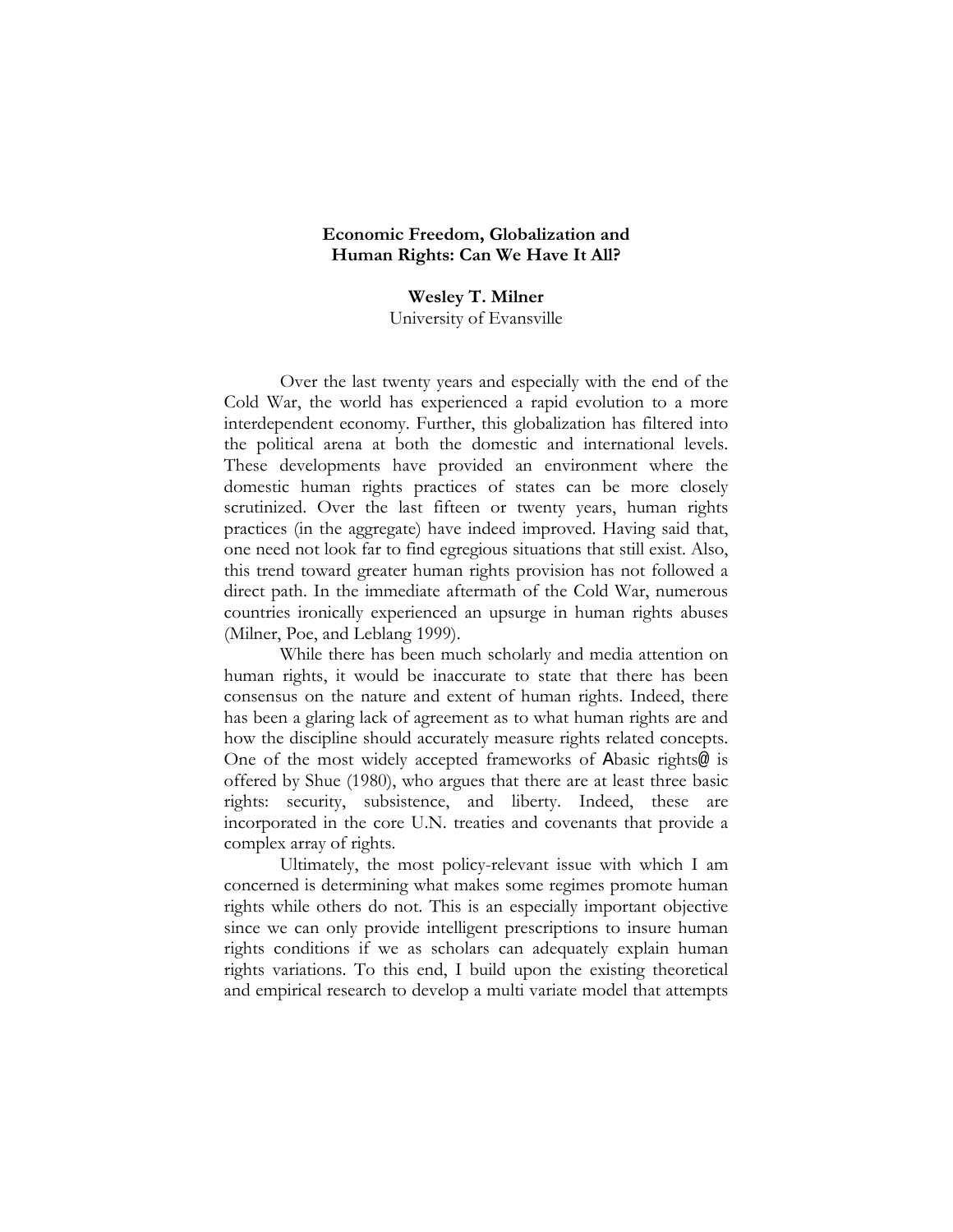to explain variation in the broadly conceived notion of human rights. Breaking from the traditional human rights literature, I employ an international political economy model that centers on economic freedom and increasing globalization and their effects on both security rights and basic human needs.

Section II details the definitions and measurement for both security rights and basic human needs. Section III lays out the analytical and theoretical basis for each independent variable in the model. Finally, the findings are presented in Section IV with a discussion of these results and concluding statements in Section V.

# **The dependent variables: definition and measurement Basic human needs**

For the sake of clarity, it is imperative for me to specifically define and operationalize the phenomena that I attempt to explain. In terms of basic human needs, many would agree that these include unpolluted air and water; sufficient food, clothing and shelter; and minimal public health care. While the provision of these is somewhat more controversial than security (i.e., integrity of the person) rights, they are nonetheless essential if one is to realize a relatively healthy and substantive life. If a person is lacking in these basic human needs, the result can be just as painful and deleterious as when a person=s physical security is violated.

In his extensive examination of basic human needs, Moon (1991) argues that the provision of these needs requires few compromises concerning alternative normative goals. This addresses the ongoing debate concerning the trade-off between growth and equality. Assuming that basic needs should at least not be withheld by sovereign governments, the issue of measurement still needs to be addressed. Typically, social scientists investigating the complexities of development have used gross national product as a measurement of progress. Advantages of this yardstick include its widespread availability for comparison cross-nationally and over time. However, numerous problems with GNP as a measure of overall well being have been exposed by various scholars (e.g., Hicks and Streeten, 1979). As a result, various agencies such as the UN, AID, OECD and UNESCO have searched for alternative measurement tools.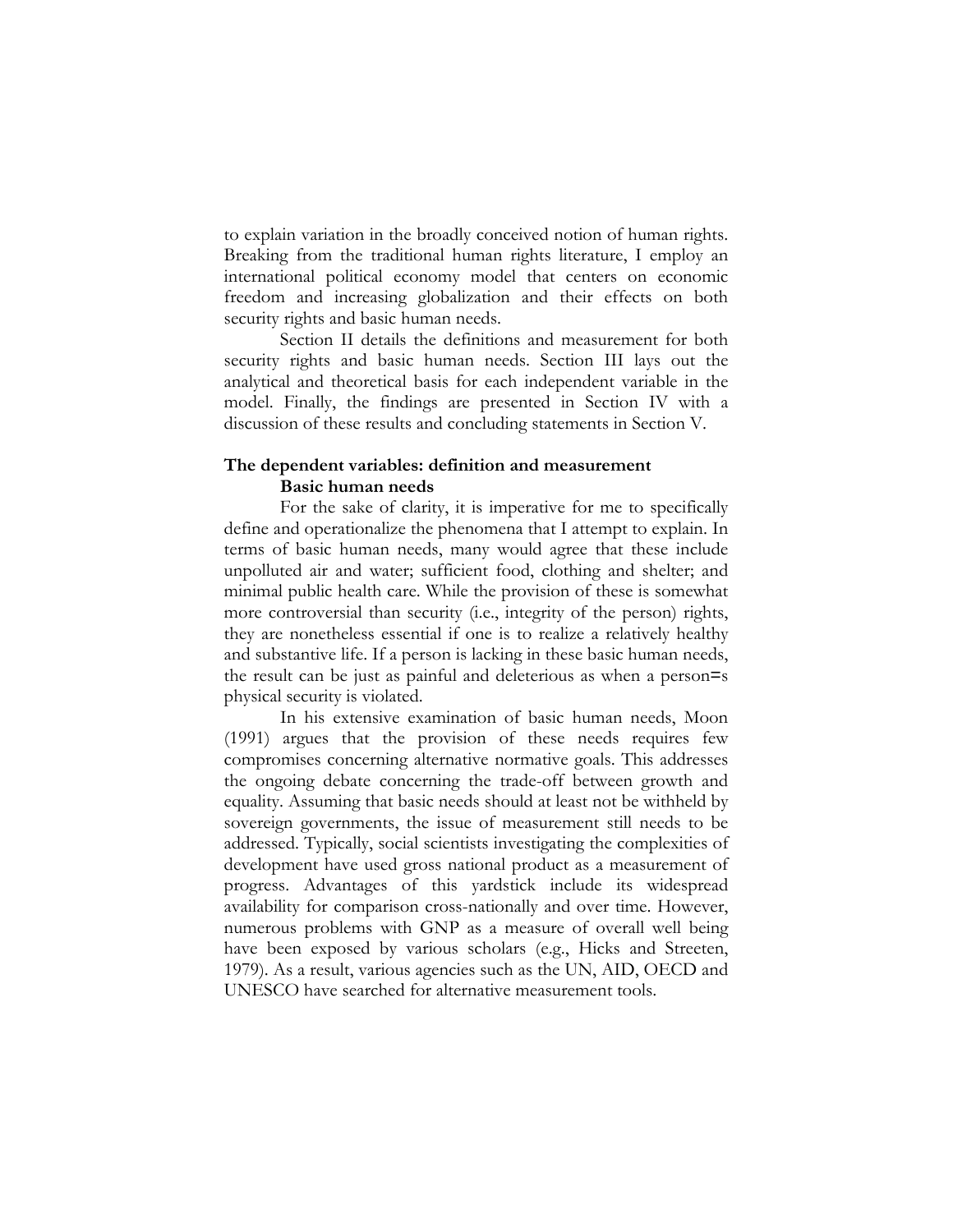The most commonly used composite was developed by the Overseas Development Council and Morris (1979). This APhysical Quality of Life Index A (PQLI) is the unweighted arithmetic means of infant mortality, life expectancy and literacy.<sup>1</sup> For each indicator, the performance of each country is evaluated on a scale of 0 to 100, where 0 represents the worst performance (since 1990) and 100 represents the best performance (i.e., expected this century).<sup>2</sup> While this index is not without its own detractors, I am persuaded by the extensive justifications of Morris (1979, 1996) and Moon (1991) that succinctly address many of the criticisms of the PQLI.

## **Security rights**

The next aspect of human rights I examine is the more traditional security rights or Aintegrity of the person.@ Abuses that violate the integrity of the person are execution, torture, forced disappearance, and imprisonment/detention of persons, either arbitrarily or for their political and/or religious beliefs. For my purposes here, the rights insuring protection against the above violations are referred to as either integrity of the person rights or security rights.

 $\frac{1}{1}$ <sup>1</sup>More specifically, the indicators are a) number of infant deaths per  $1000$  live births, b) life expectancy at age one and c) the percentage of population fifteen years of age and older who are literate.

<sup>&</sup>lt;sup>2</sup>In constructing his index, Morris 91979, 20-38) lays out six criteria which all composite measures should meet. These are 1) it should not assume that there is only one pattern of development, 2) it should avoid standards that reflect the values of specific societies, 3) it should measure results, not inputs, 4) it should be able to reflect the distribution of social results, 5) it should be simple to construct and easy to comprehends, and 6) it should lend itself to international comparison. The PQLI indeed meets all of these criteria.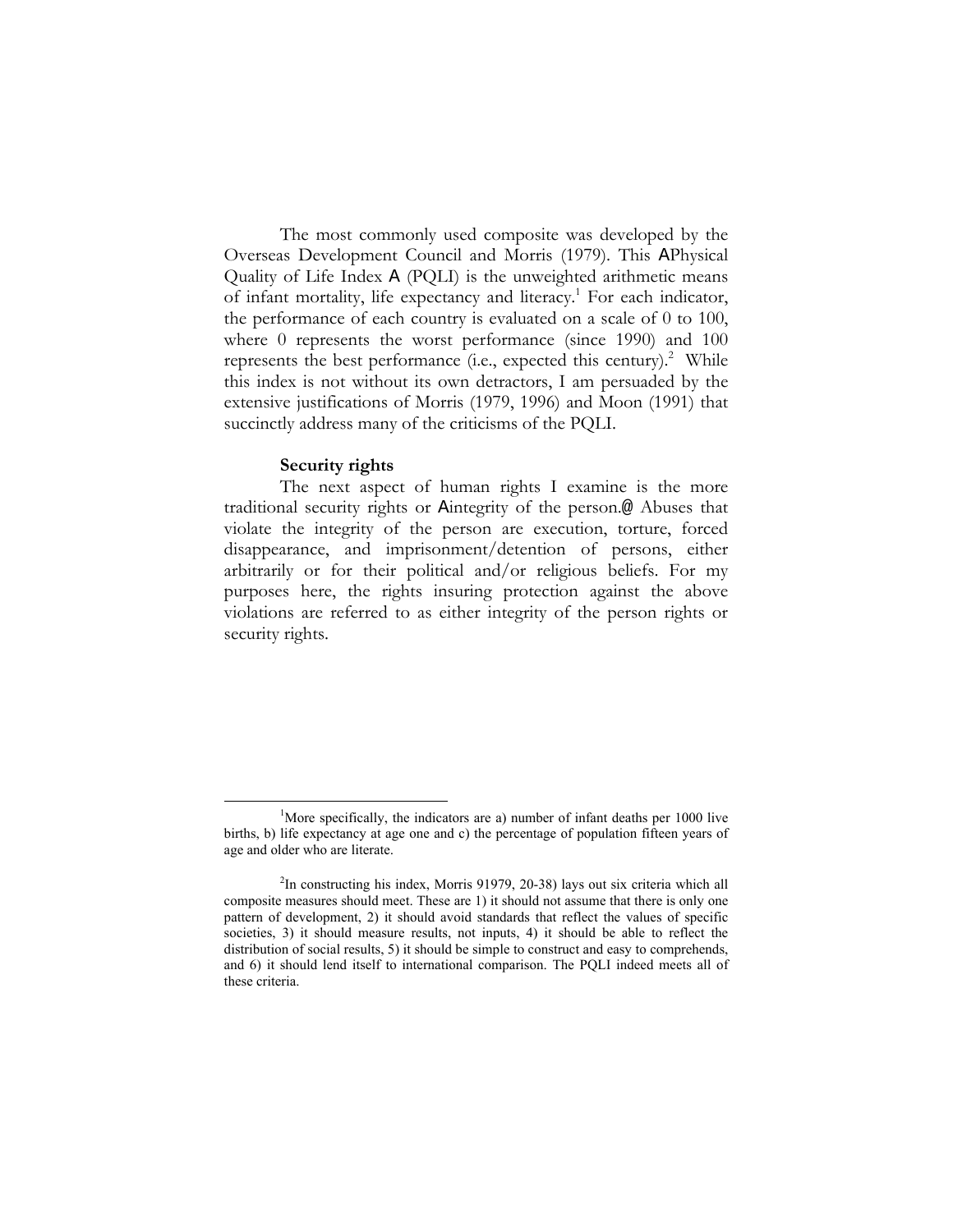Though defining security rights is rather straightforward, measuring their provision is ore challenging. Notwithstanding, the substantial work utilizing the events-based approach, $3$  I am persuaded by the arguments surrounding the standards-based approach (e.g., Lopez and Stohl 1992). The measure I employ is the five point Political Terror Scale, or PTS (Gibney and Dalton 1996), which was created from the annually published human rights reports of Amnesty International.<sup>4</sup> They are coded so that a A5" represents a country where these rights are not abused, while the lowest score, A1", is assigned to countries that are the worst human rights disasters.<sup>5</sup> Details of the scale can be found in Appendix A.

# **Analytical framework**

## **Global integration**

*Hypothesis: The greater extent to which a country is integrated into the international political economy, the more likely it will guarantee security rights and basic human needs.* 

 <sup>3</sup> <sup>3</sup>The events approach involves coding cases of repressive events from newspaper accounts. Typically, the number of these events is summed for a particular period (a month or year) and the number of events is considered a measure of repression. Some difficulties with this approach as a means to measure levels of human rights violation (e.g., Western bias) have been identified (e.g., Poe and Tate 1994).

<sup>&</sup>lt;sup>4</sup>Following the lead of Poe and Tate (1994), missing cases are filled in using similar codings gained from the U.S. State Department Reports.

<sup>&</sup>lt;sup>5</sup>In order to be consistent with the scales of the other variables, the original five-point security rights scale is recoded so that countries with more severe human rights violations exhibit a lower rating while nations with fewer vioilations are assigned a higher rating.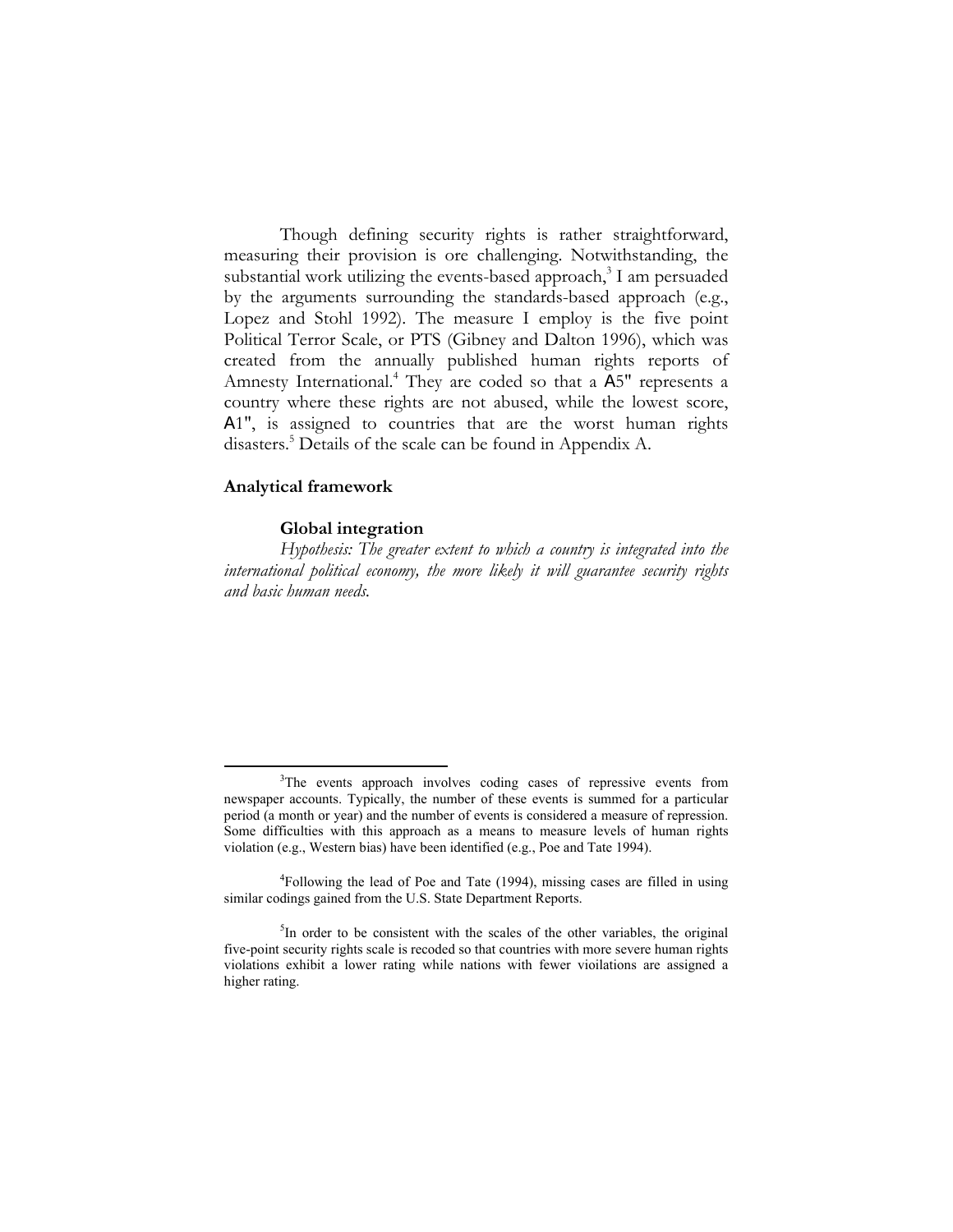This hypothesis is surrounded by the long-standing theoretical debate between realism/neorealism and liberalism/globalism. As illustrated by Holsti (1985), globalism predicts that growing interdependence of nations will result in a global society or community. This involves trade, technology, communication, and the Avast network of transnational relationships between private citizens, associations and companies (52).@ Indeed, in the last twenty years, the increasing speed of technological developments has transformed the way in which governments and individuals conduct their affairs. The onslaught of the computer has revolutionized the financial and trade markets into a worldwide market place. Further, in the aftermath of the debt problems of Latin America in the 1980s and more recently with the Asian financial crisis, IMF and World Bank influences over developing countries= domestic economic policies (and indeed the developed world=s need to remedy the crises) strengthens the argument that interdependence is increasing.

To my knowledge, there are only two scholars who have linked the level of incorporation into the global system with variations in human rights practices. Gurr (1986) contends that since nations on the periphery of the system are not subject to retribution, they can engage in state terrorism against their citizens. Indeed, it appears that the most egregious violators have been those countries with little (or no) connection to the outside world (e.g., Cambodia under Pol Pot, Albania during the Cold War, North Korea until very recently) because the potential sanctions placed on them would have little effect. In employing an empirical test of Gurr=s initial work, Webster (1994) finds marginal support for the hypothesis that linkages with the international system have a positive impact on states= respect for human rights.

The incorporation of a nation into the international community should, therefore, have a positive effect upon a regime=s treatment of its citizenry. With the advances in worldwide communication, this argument makes intuitive sense. Further, integration into the world community would result in information concerning domestic human rights abuses being dispersed more quickly to the outside world and therefore bring pressure on the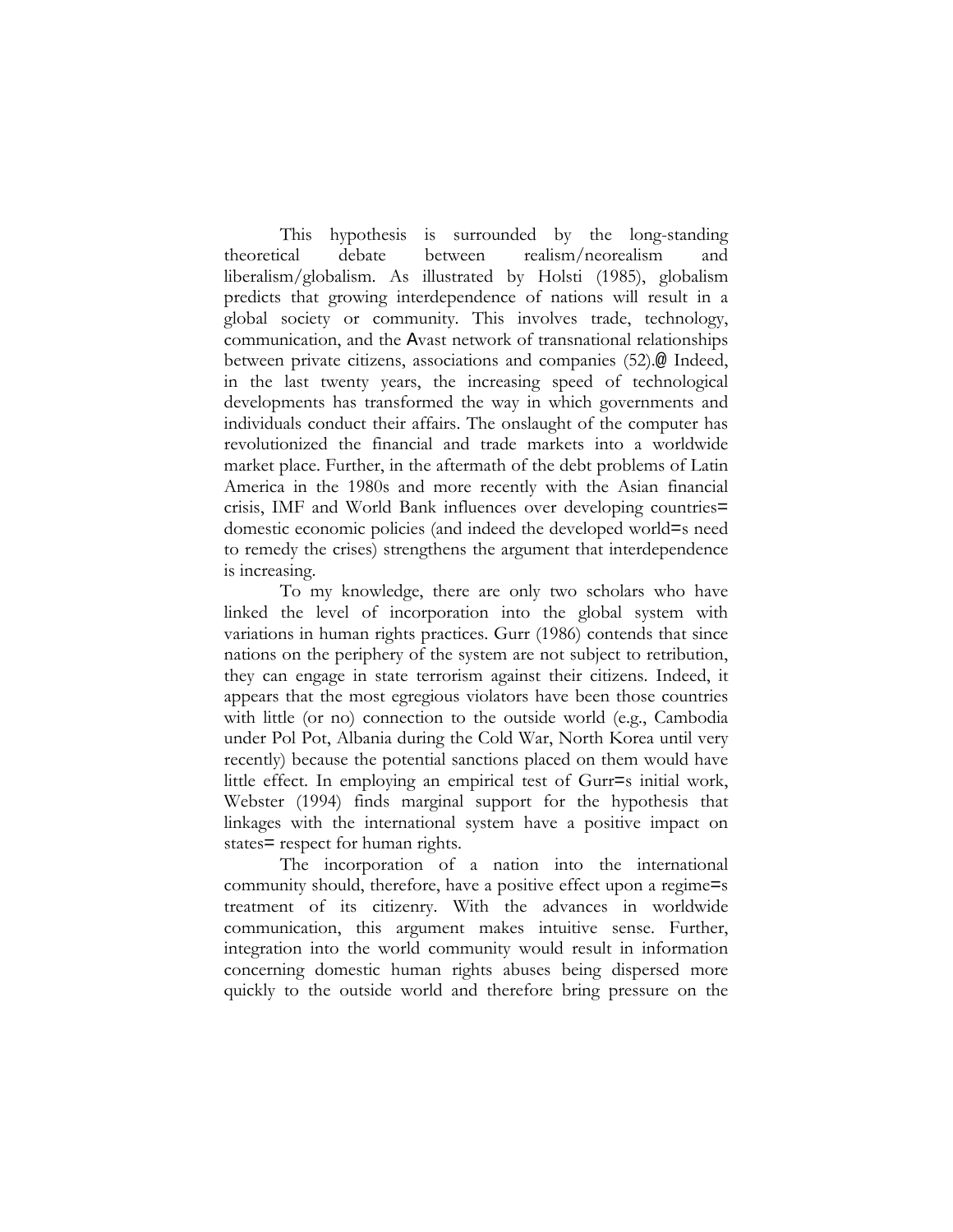offending government (Webster 1994, 95). Continuing this line of reasoning, we could expect improvements in human rights practices and basic human needs as a result of expanded integration.

While there are many definitions of glogalization, interdependence, and internationalization, my conceptualization is rather straightforward. For our purposes here, I define globalization as the degree to which nations are economically and politically incorporated into the overall international system. In measuring global integrations, I examine three separate but associated components. These are integration into the postwar Bretton Woods system, trade openness, and financial openness.

For my measure of Bretton Woods regime integration, I look to Webster=s (1994) measurement of membership in the World Bank, the GATT and the IMF. A simple dichotomous rating is applied where a country is coded a Aone@ if it is a member and Azero@ if it is not in any given year. Membership is then totaled so that the highest possible score for a nation is three and the lowest is zero. The data indicating membership come from various issues of *The Political Handbook of the World*.

Trade openness is measured as exports plus imports as a percentage of gross national product. Unfortunately, there has been little success in accurately estimating financial openness for the vast majority of countries throughout the world. Data on gross financial inflows and outflows as a percentage of gross national product simply is not available at this time. Until very recently, studies of capital controls were limited to indirect measures such as covered interest differentials (Kasman and Pigott 1988) or a dichotomous indicator of whether or not nations imposed restrictions on capital flows (Alesina, Grilli, and Milesi-Ferretti 1994).

In moving beyond the simple dichotomous discussion of whether countries impose restrictions on capital, I have tracked the trends for each of the various capital controls for both the OECD and non-OECD national as reported by the IMF. Ultimately, I have chosen to combine these measures of capital controls into one overall indication of international financial openness. This variable ranges from zero to six (according to how many individual capital restrictions were imposed for a given country in a given year). In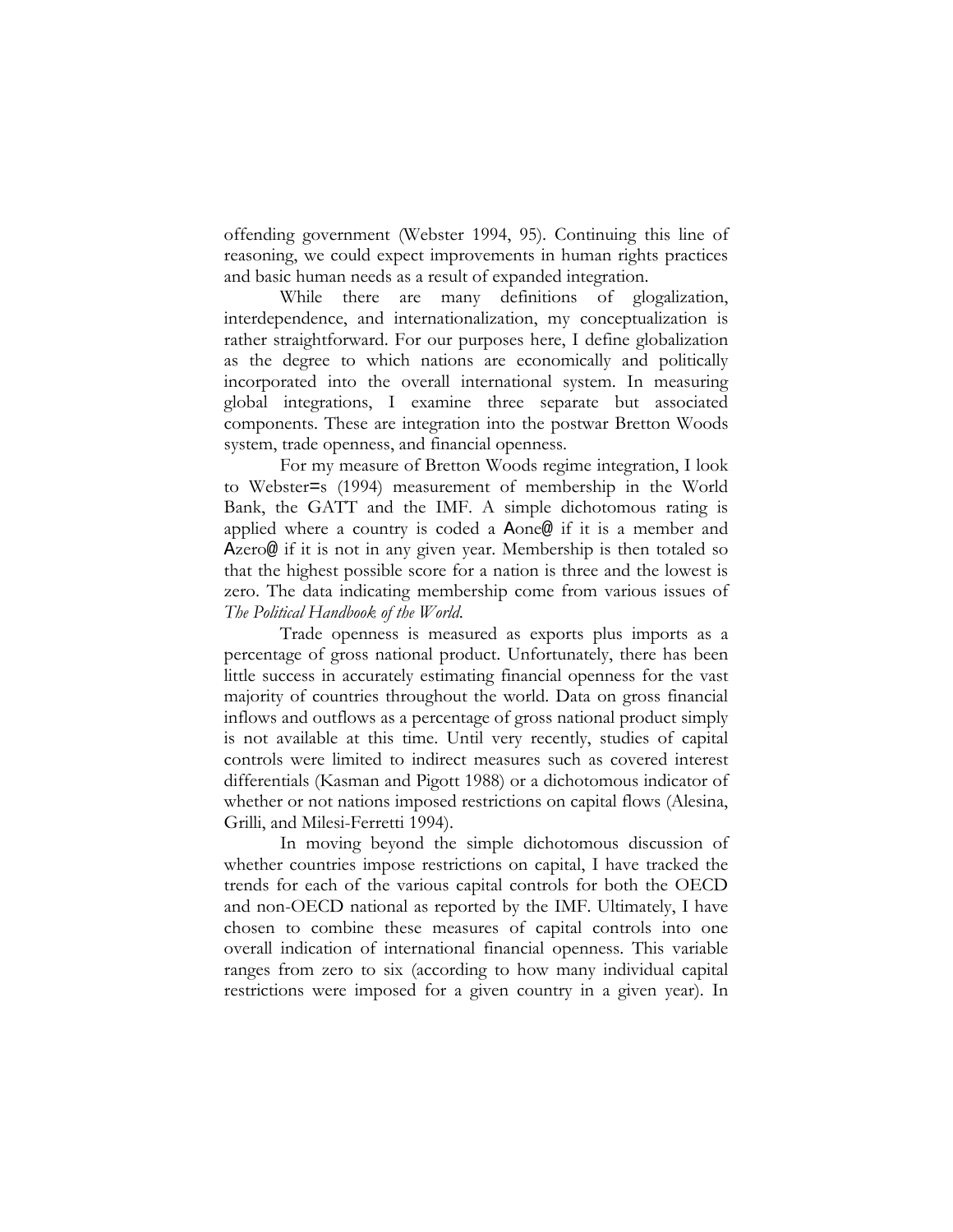order to simplify interpretation, I have recoded this measure where zero indicates the least open economy and the value six indicates the most open international market.<sup>6</sup>

#### **Economic freedom**

*Hypothesis: The higher the level of economic freedom in a country, the more likely the government will guarantee security rights and basic human needs.*

Before I address the issue of how to operationalize economic freedom, it is important for us to make the linkage between economic choice and basic human needs. Tying in with the literature on economic development, it can be argued that economic freedom is indeed related to GNP. Economic theory suggests that higher incomes and increasing living standards are dependent on increases in the production of goods and services that are valued by society. Gwartney, et al. (1996) suggest that as a nation reaches high levels of economic freedom, it will enjoy swift growth.<sup>7</sup> Because economic growth can be seen in part as a process of discovery, nations with greater economic freedom should tend to have higher rates of growth than those with low levels of freedom. Therefore, higher levels of economic freedom should result in higher levels of per capita GNP as compared to lower levels of freedom.

 $\overline{\phantom{a}}$ For a comparable measurement of international financial openness, see Quinn (1997).

 $7$ This is contingent on the fact that this economic freedom is indeed credible and potentially long-lasting.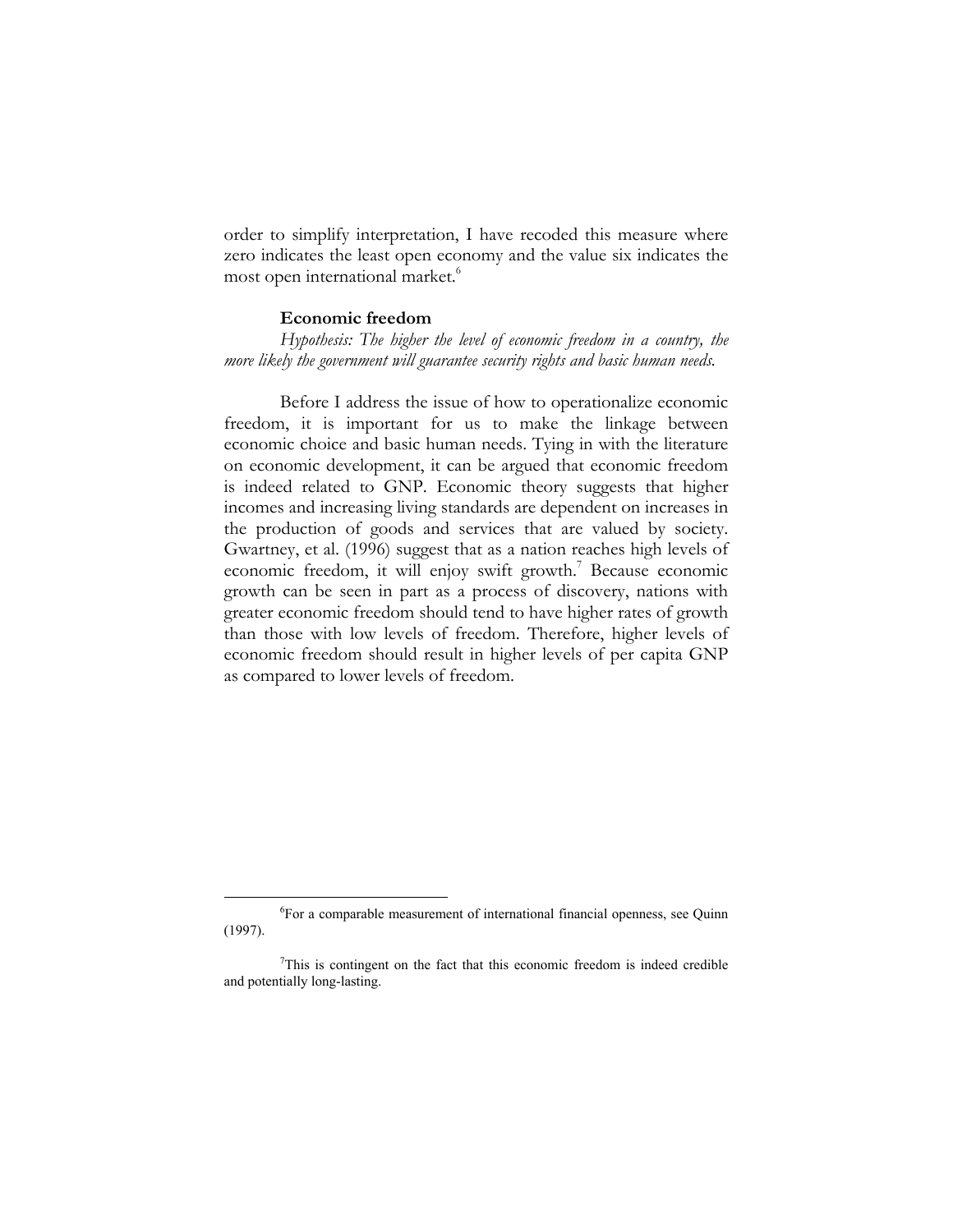Scully (1988) supports this position in his analysis of 115 market economies from 1960-1980. He found that politically open societies that guarantee private property rights and the market allocation of resources grow at three times the rate and are two and one-half times as efficient as societies in which these freedoms are not guaranteed. Gwartney, et al. (1996) empirically show that on average, countries with more economic freedom have a higher per capita GDP. If the argument that increased levels of GNP result in higher physical quality of life, then economic freedom should (at least indirectly) have an effect on basic human needs.

In defining economic freedom, it is perhaps easier to begin with an identification of losses in freedom. Jones and Stockman (1992) point out that constraints imposed by a third party on voluntary transactions will result in a loss of economic freedom, which is the sum of the losses in consumer and producer surplus in those constrained transactions. From a positive framework, I can say that individuals possess economic freedom when a) property they acquire without the use of force, fraud, or theft is protected from physical invasions by others and b) they are free to use, exchange, or give their property to others as long as these actions do not violate the identical rights of others (Gwartney, et al. 1996).<sup>8</sup> In choosing an appropriate measure of economic freedom, I am faced with essentially three choicesCthe Fraser Institute, Freedom House, and the Heritage Foundation. Fraser Institute provides the most comprehensive index, incorporating 17 components that cover four areas of economic freedom. These areas include 1) money and inflation, 2) government operations and regulations, 3) takings and discriminatory taxation, and 4) international exchange. A zero to ten rating scale is used for each component. Details of the ten-point Fraser index are shown in Appendix C.<sup>9</sup>

 $\frac{1}{8}$  ${}^{8}$ It is important to note the distinction between economic freedom and political and civil liberties. Nations may indeed exhibit high levels of political rights and civil liberties while at the same time achieve a relatively low level of economic freedom. Examples include Sweden, India and Israel.

<sup>&</sup>lt;sup>9</sup>While there is a striking degree of similarity between the rating systems of Freedom house, Fraser Institute, and Heritage Foundation, I have chosen to use the overall superior Fraser measure for my analysis. First it is more comprehensive both in its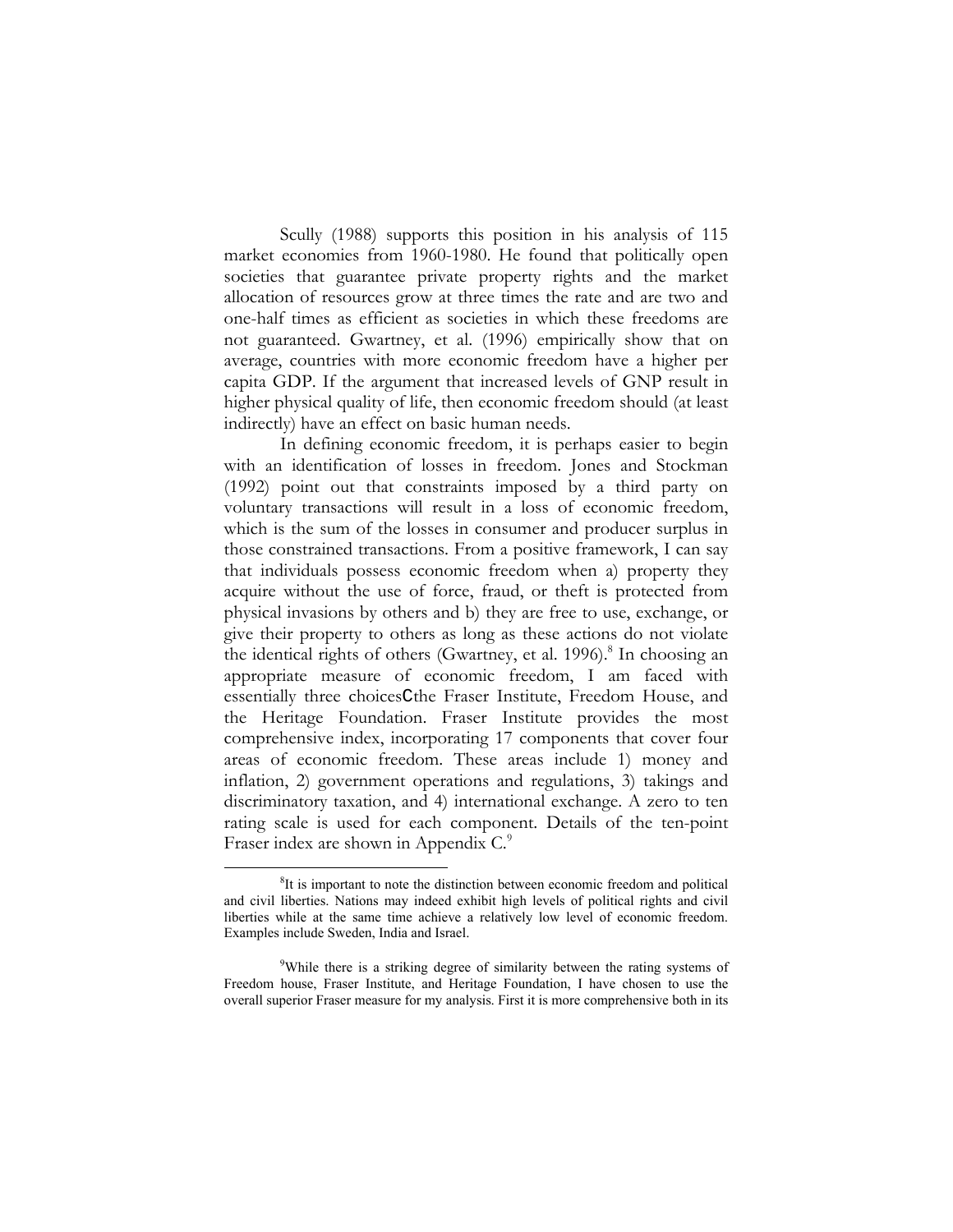$\overline{a}$ 

combined indicators and its historical nature covering the period from 1975-1995. Although this study concentrates on the single year of 1990, further research is being conducted which examines the entire twenty-year period. Further, the Fraser Institute better addresses a number of very complex methodological issues that arise in creating an index such as this.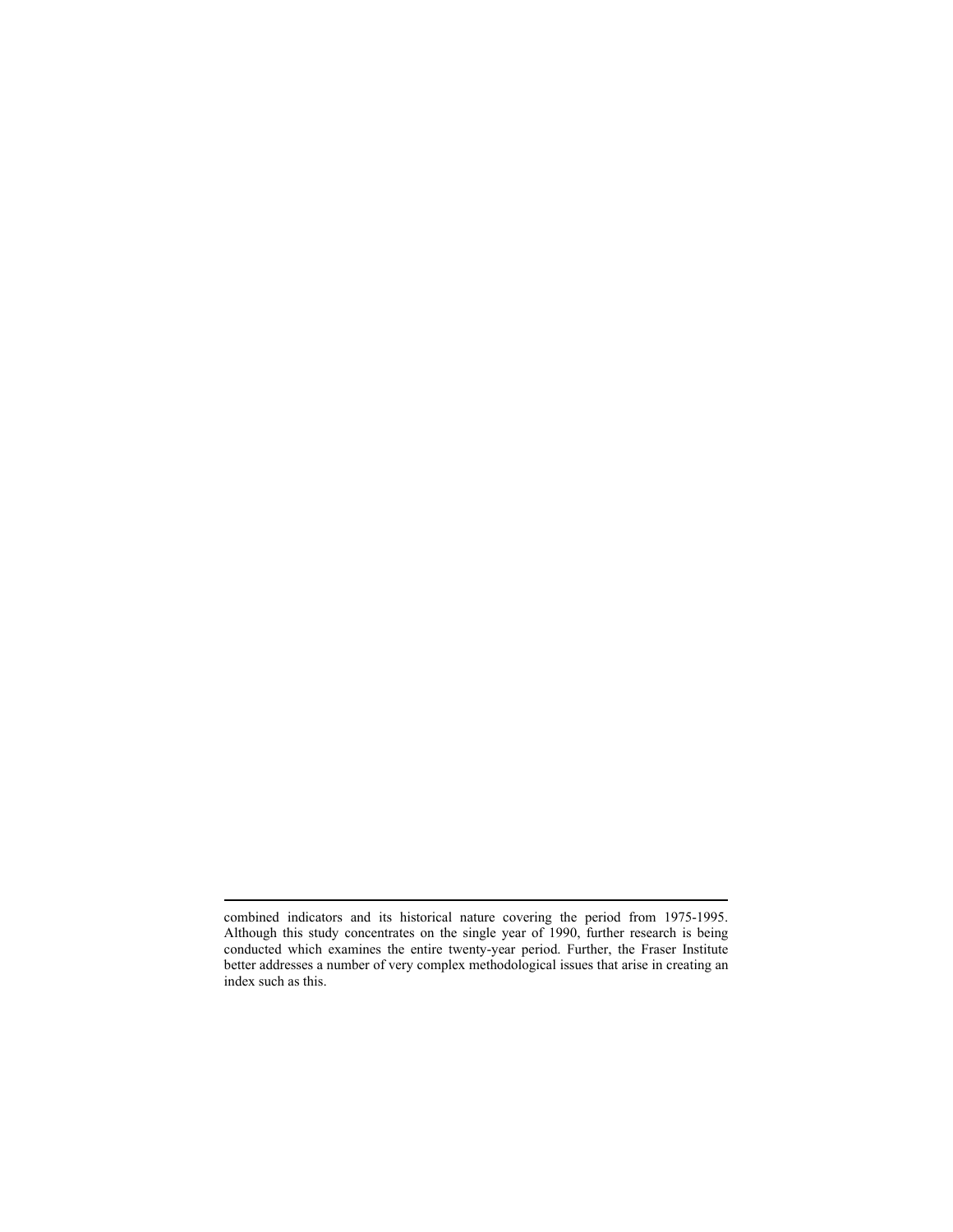## **Democracy**

*Hypothesis: The more democratic a government, the more likely it will guarantee security rights and basic human needs.* 

Recent literature on human rights has found a relatively strong relationship between democratic forms of government and protection of human rights. It appears that there are a number of theoretical justifications for this conclusion. Henderson (1991) was one of the first to empirically test this hypothesis that the more democratic the government, the less likely that it will oppress its citizens. Because the democratic process is built on bargaining and compromise, it provides a substantive alternative for dealing with conflict. We are also warned by Henderson that democracy must truly be legitimate in the sense that functional institutions are in place that can insure participation of various interests. Poe and Tate (1994) in their pooled cross-sectional study of integrity of the person rights substantially extended the findings of Henderson (1991, 1993) with different measures of democracy.

Turning more specifically to democracy and its effect on basic human needs, a number of scholars have proposed that democracies are better equipped to provide their citizens with these rights. Moon and Dixon (1985), Rosh (1986), Spalding (1986) and Moon (1991) find that political democracy is associated with higher levels of basic needs satisfaction, even when controlling for wealth (i.e., GNP). These conclusions are bolstered by the fact that the authors utilize different measures of democracy.<sup>10</sup> For this work, I adopt the definition of Bollen (1980, 1993) who defines political democracy as Athe extent to which the political power of the elite is minimized and that of the nonelite is maximized@ (1980, 372).

 $10$ Spalding (1986) and Rosh (1986) offer the definition provided by Arat (1984, 1991) and Moon and Dixon expanded on their operationalization of democracy in later works.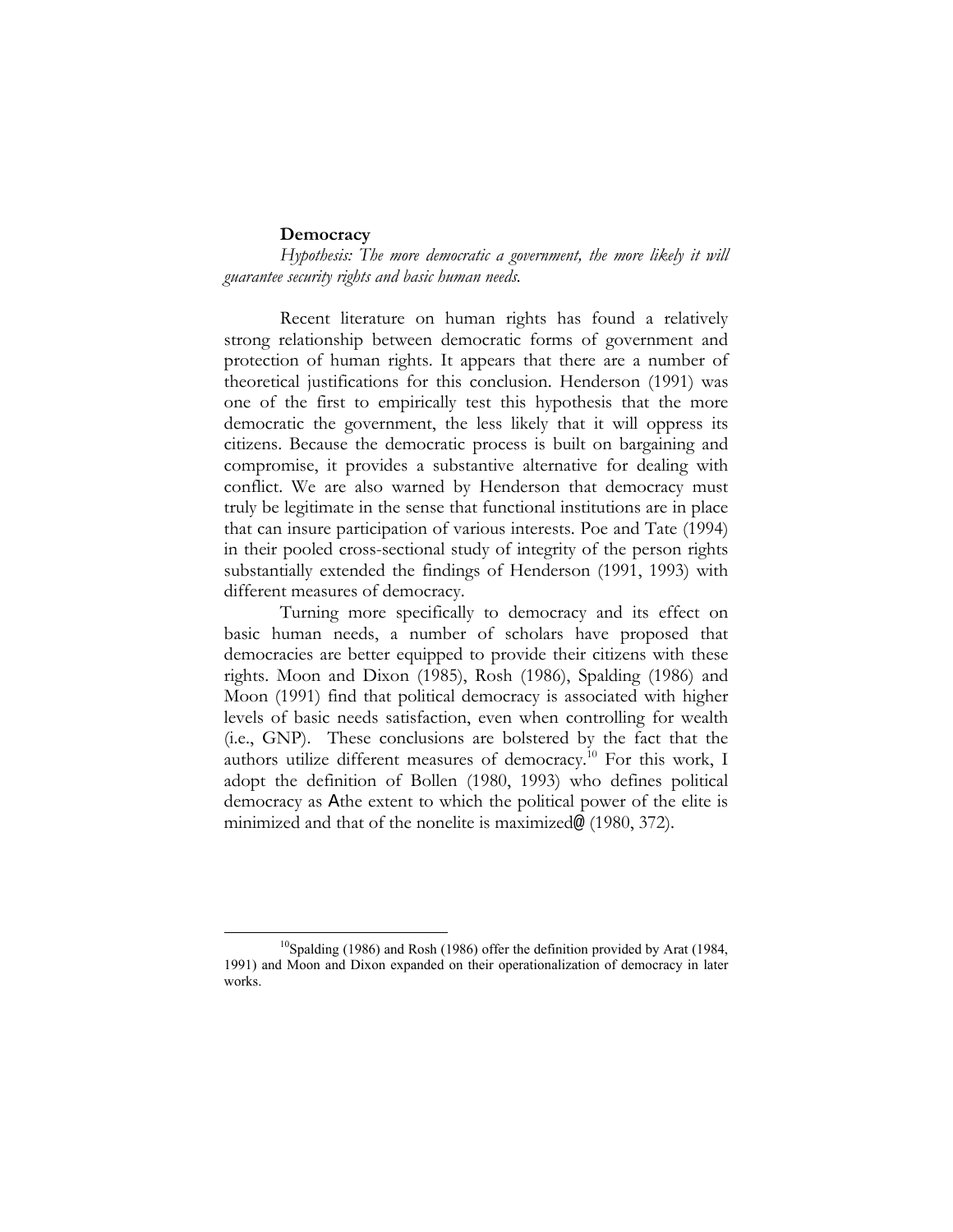The measure that most closely meets my definitional and practical means is Jaggers and Gurr=s Polity III democracy measure, which covers 161 nations from 1946 through 1994. Jaggers and Gurr (1995) argue that there are three essential, interdependent components of democracy in the context of Western liberal philosophy. These are adequate political institutions, sufficient constraints on the executive and guarantees for civil liberties. The eleven-point scale and the associated weights of categories are presented in Appendix  $D<sup>11</sup>$ 

## **Control variables**

While the focus of this paper analyzes international political economy variables associated with increasing globalization, there are a number of other factors that have garnered much interest in the development literature as well as human rights studies. In my desire for the most comprehensive (as well as parsimonious) model of international political economy and basic human rights, I therefore control for a number of these variables. These include economic development, economic growth, international war, civil conflict, level of population and population growth.

From an operationalization standpoint, I follow a number of authors (McKinlay and Cohan 1975, 1976; Mitchell and McCormick 1988; Poe and Tate 1994) in using gross national product per capita for level of economic development and percentage growth in GNP per capita for economic growth.12 To operationalize both international war and civil war, I utilize the scales proposed by Small and Singer (1982). In measuring the population variables, I incorporate the natural logarithm of total national population. The log is employed to overcome the skewered distribution of total population that would otherwise hamper the statistical assumptions. In measuring population growth, I utilize the average percent increase in national population from year to year.

<sup>&</sup>lt;sup>11</sup>Jaggers and Gurr (1995) provide an excellent comparison of Polity III with some of the most utilized constructs of democracy.

<sup>&</sup>lt;sup>12</sup>While GNP is considered the traditional and most popular approach, there have been several alternatives offered such as energy consumption (Henderson 1991).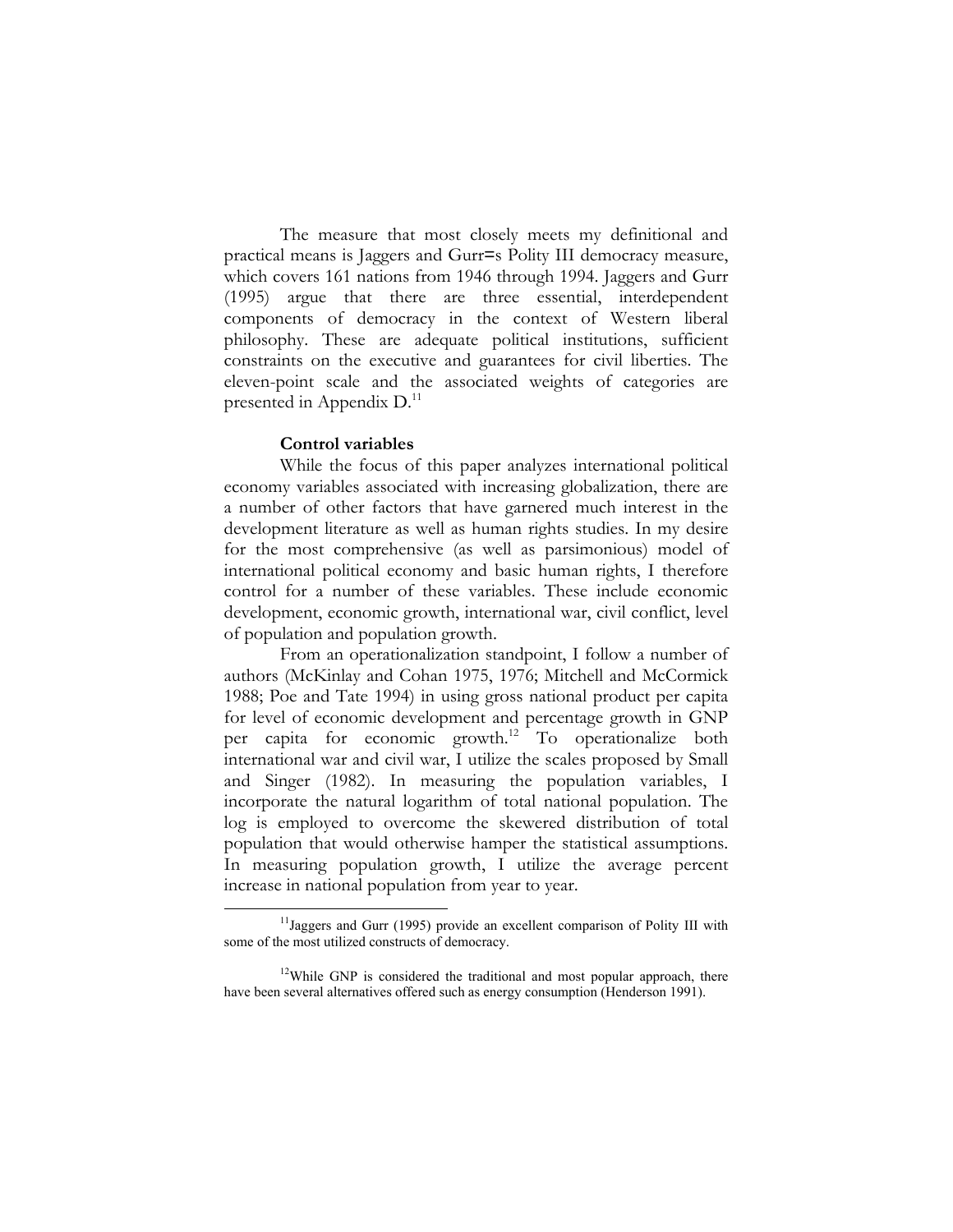## **Findings**

To summarize the hypotheses of the model, it is expected that economic freedom, global integration and democracy will have a positive effect on basic human rights (both subsistence and security) as measured by the Physical Quality of Life Index and Political Terror Scale, respectively. Further, the analysis controls for the effects of economic development, economic growth, presence of civil and/or international war, and level of population and population growth. It is assumed that economic development will have a positive effect on basic human rights while each of the other controls are expected to have a negative effect. Table 1 contains descriptive statistics for all the variables used in the analysis.<sup>13</sup> In order to test these hypotheses empirically, regression analysis was performed for 96 countries for the year 1990 (see Appendix D). The results of this procedure are illustrated in Tables 2 and 3.

Based on the proposed hypotheses, the analysis presents some very interesting, if not surprising results. Overall, both models (basic human needs and security rights) were significant (p#.001) with Model 1 explaining 80 percent of the variability of the physical quality of life and Model 2 explaining slightly less then 60 percent of the variability in integrity of the person rights. In considering its impact on security rights, global integration has significant and positive influence. However, in looking at basic human needs, globalization has a significantly *negative* effect. This calls into question whether international policy prescriptions can be uniformly implemented for all aspects of human rights and basic human needs.

While economic freedom has been shown to greatly impact economic development (Gwartney, et al. 1996; Scully 1988), it apparently has no direct effect on either basic human needs or security rights. Perhaps the most revealing is not that economic

<sup>&</sup>lt;sup>13</sup>Because of multicollinearity problems with certain components of the global integration measure, the Bretton Woods measure was utilized instead of financial openness or trade openness.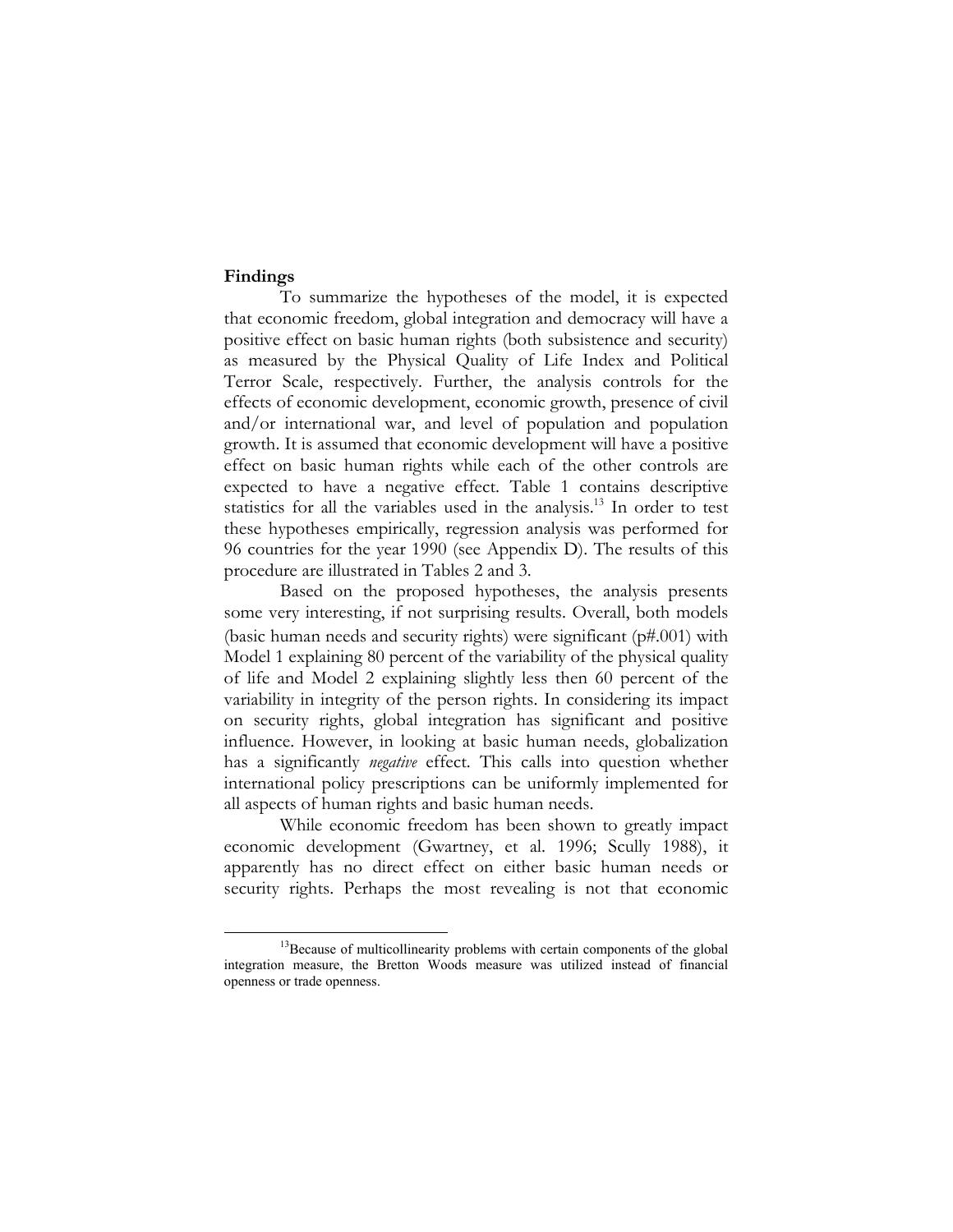freedom failed to confirm our assumptions, but that its relationship to human rights is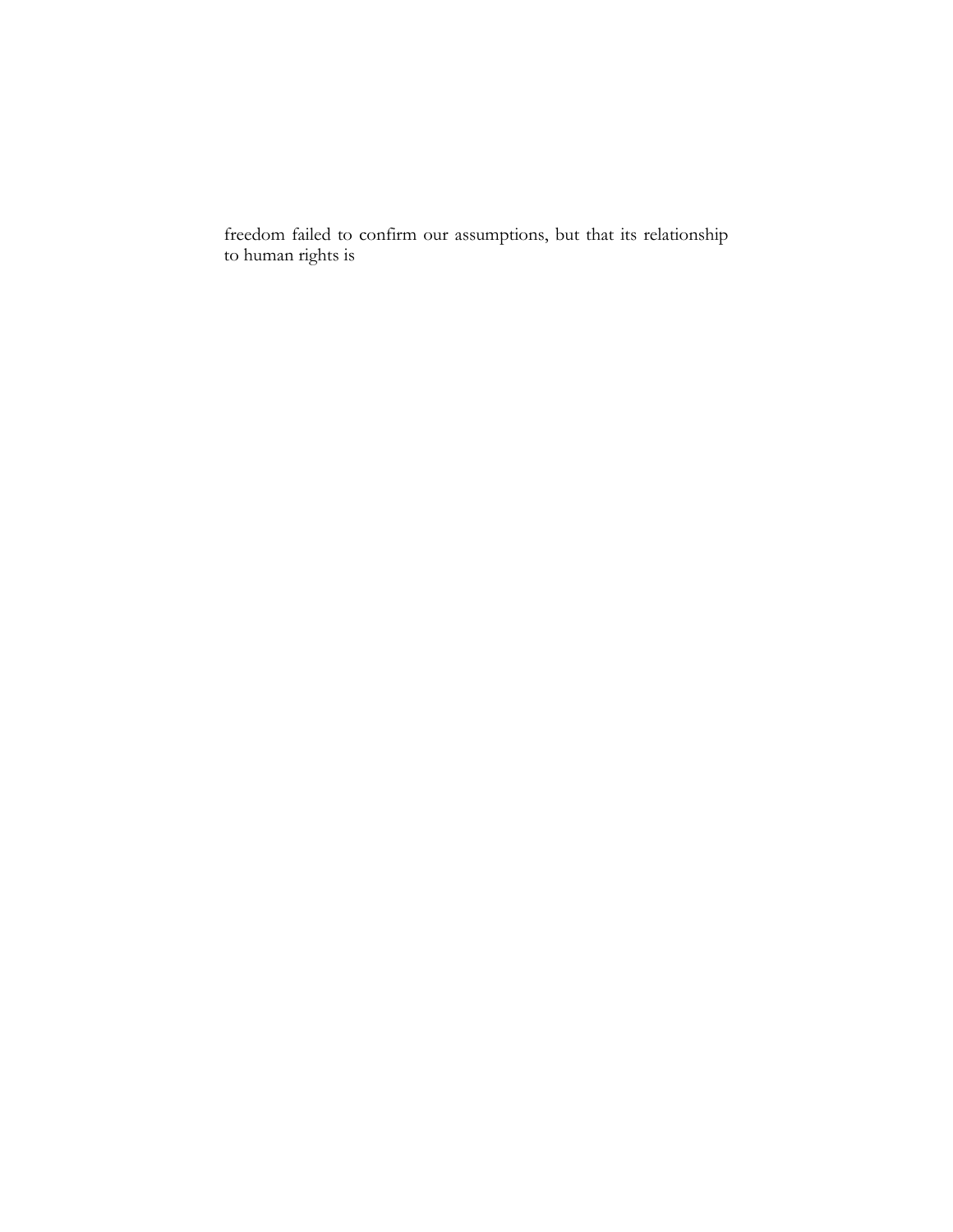# **Table 1. Descriptive Statistics**

| Standard              |             |      |       |                   |          |         |
|-----------------------|-------------|------|-------|-------------------|----------|---------|
| Variable              | Observation |      | Mean  | Deviation         | Minimum  | Maximum |
| Subsistence Rights    | 117         |      | 69.79 | 19.47             | 27.70    | 94.00   |
| Security Rights       | 157         |      | 3.51  | 1.22              | 1.00     | 5.00    |
| Economic Freedom      | 109         |      | 4.63  | 1.53              | 0.60     | 9.30    |
| Bretton Woods         | 161         |      | 2.49  | 0.80              | 0.00     | 3.00    |
| Democracy             | 130         |      | 4.45  | 4.36              | 0.00     | 10.00   |
| In GNP per Capita     | 166         |      | 7.33  | 1.48              | 4.38     | 10.38   |
| GNP Per Capita Growth | 152         | 3.56 |       | $-45.76$<br>10.51 |          | 25.64   |
| Civil War             | 157         |      | 0.07  | 0.25              | 0.00     | 1.00    |
| International War     | 157         |      | 0.07  | 0.25              | 0.00     | 1.00    |
| In Total Population   | 175         |      | 15.59 | 1.84              | 11.13    | 20.85   |
| Population Growth     | 175         |      | 2.45  | 8.28              | $-48.45$ | 86.03   |
| Valid Observations    | 96          |      |       |                   |          |         |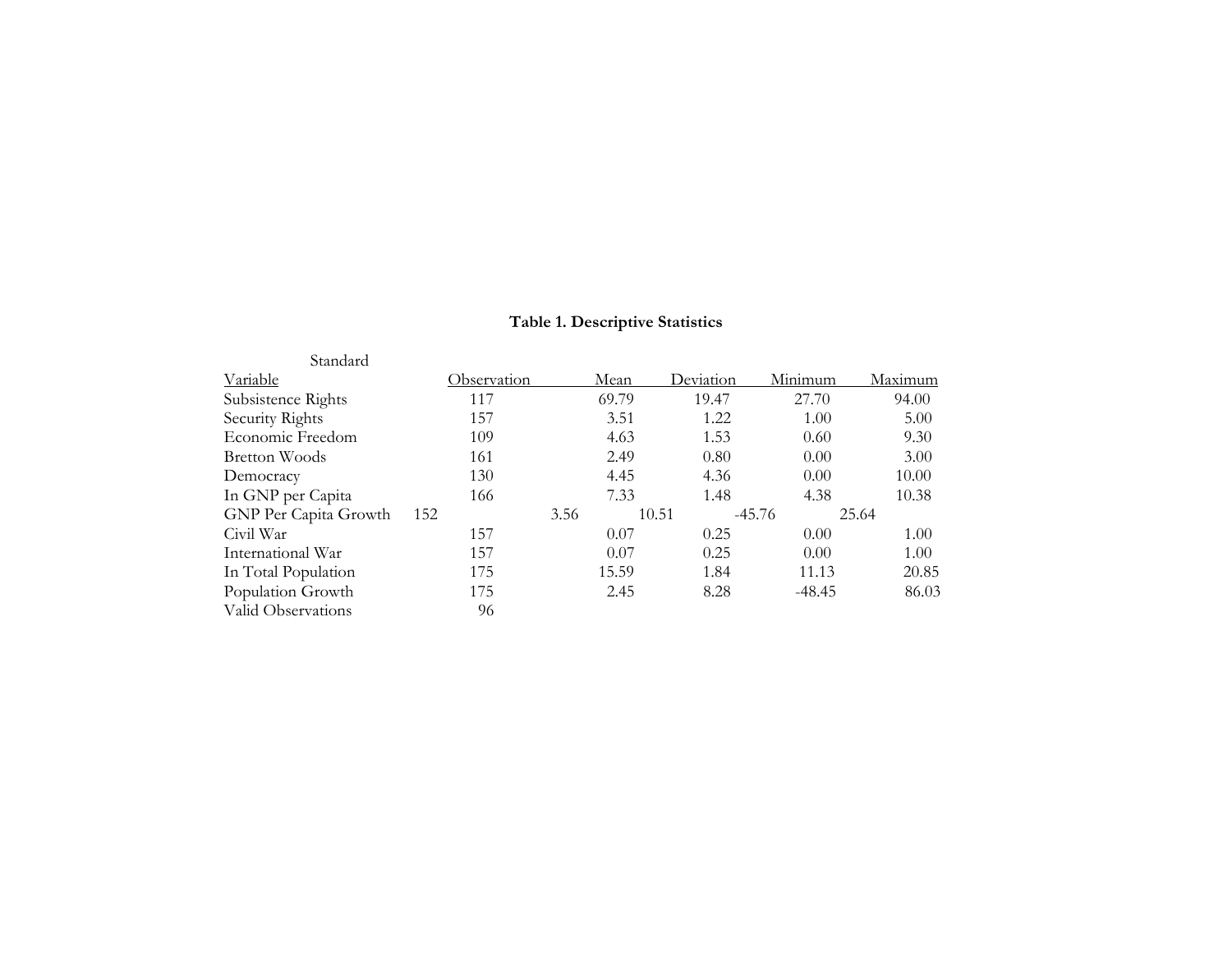#### **Table 2. Determinants of Basic Human Needs**

|                              | Parameter  | Standard | Standardized |          |
|------------------------------|------------|----------|--------------|----------|
| Independent Variable         | Estimate   | Error    | Estimate     | t        |
| Constant                     | 3.471      | 13.078   |              | .265     |
| Economic Freedom             | $-.276$    | .707     | $-.022$      | $-.391$  |
| <b>Bretton Woods</b>         | $-3.361*$  | 1.687    | $-.113$      | $-1.993$ |
| Democracy                    | $1.165***$ | .318     | .273         | 3.666    |
| In GNP per Capita            | 7.870***   | .913     | .679         | 8.617    |
| Per Capita GNP Growth -0.007 |            | .109     | $-.004$      | $-.068$  |
| Civil War                    | 8.591*     | 4.098    | .105         | 2.096    |
| International War            | $-4.993$   | 3.741    | $-.067$      | $-1.335$ |
| In Total Population          | .880       | .643     | .070         | 1.370    |
| Population Growth            | $-0.049$   | .110     | $-.028$      | $-.452$  |
| R <sup>2</sup>               | .80        |          |              |          |
| Adjusted $\mathbb{R}^2$      | .78        |          |              |          |
| <b>SEE</b>                   | 8.45       |          |              |          |
| F                            | 39.57***   |          |              |          |
| Number of Countries          | 96         |          |              |          |

# **Table 3. Determinants of Security Rights**

| Parameter | Standard | Standardized |
|-----------|----------|--------------|
|           |          |              |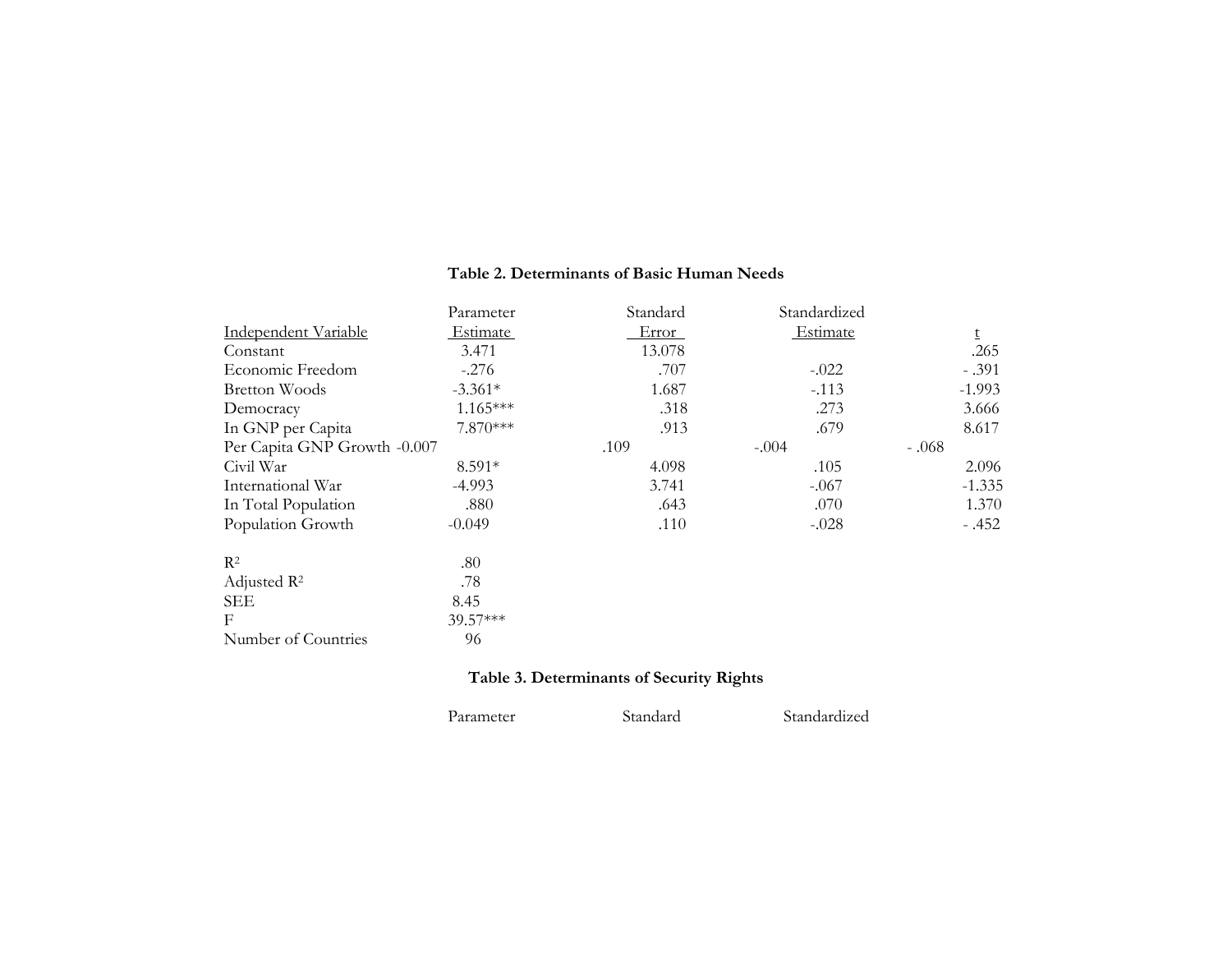| Independent Variable          | Estimate    | Error | Estimate |          |
|-------------------------------|-------------|-------|----------|----------|
| Constant                      | 2.436       | 1.196 |          | 2.038    |
| Economic Freedom              | $-0.072$    | 065   | $-.090$  | $-1.112$ |
| Bretton Woods                 | $.387**$    | .152  | .210     | 2.552    |
| Democracy                     | .0004       | .028  | .016     | .163     |
| In GNP per Capita             | .459***     | .085  | .584     | 5.428    |
| Per Capita GNP Growth - .0009 |             | .011  | $-.087$  | $-.942$  |
| Civil War                     | $-1.837***$ | .399  | $-.326$  | $-4.608$ |
| International War             | $-.532$     | .365  | $-.103$  | $-1.457$ |
| In Total Population           | $-.182**$   | .059  | $-.223$  | $-3.108$ |
| Population Growth             | $-.002*$    | .011  | $-.192$  | $-2.233$ |

| R <sub>2</sub>          | .58       |
|-------------------------|-----------|
| Adjusted $\mathbb{R}^2$ | .54       |
| <b>SEE</b>              | .82       |
| F                       | $14.21**$ |
| Number of Countries     | 96        |

\* p#.05 \*\* p#.01 \*\*\* p#.01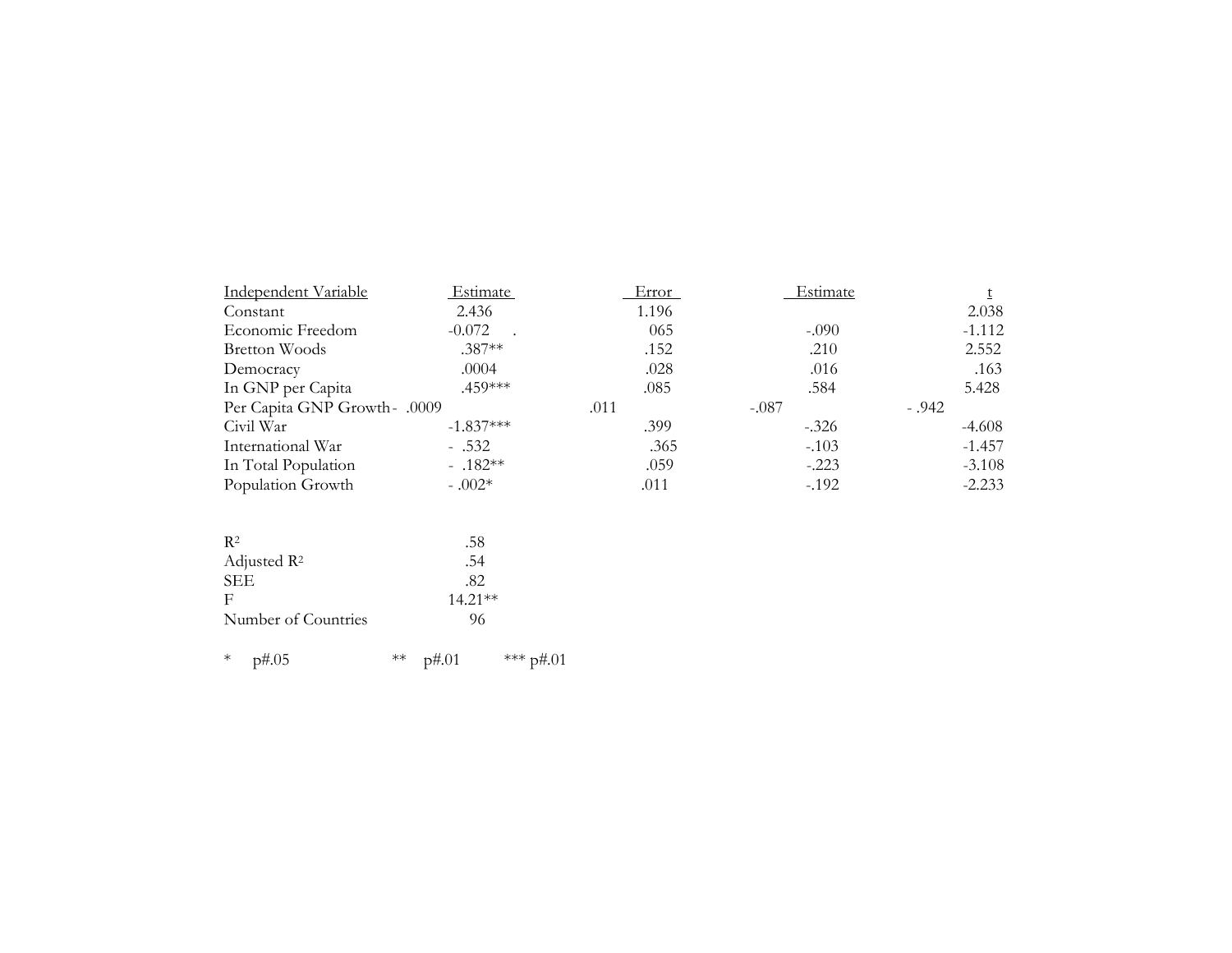in an opposite direction from that hypothesized. The unexpected result will be explored in the next section.

The complex issue of democracy and democratization is quite instructive during the immediate aftermath of the Cold War. Level of democracy exhibited by a country is seen as a very successful indicator of citizens= physical well being. These results are not surprising in that they confirm the findings of Moon and Dixon (1985) and Moon (1991). This is an important finding, however, in that the measure of democracy used here (i.e., Polity III) is different from that of the above authors. In explaining integrity of the person rights, however, democracy has virtually no effect. This in connection with previous trend analyses (Milner, Poe, Leblang 1999) suggest that, on a systemic level, moves towards democracy might actually be destabilizing and result in no improvement or even greater repression. This would be in keeping with the assumption of Fein (1995) that the relationship between democracy and human rights is a curvilinear (rather than linear) relationship.

Turning to the control variables, level of economic development is the most important predictor of governments meeting the basic needs of their population. This supports the findings of Park (1987) and Moon and Dixon (1985) in their assessment of physical quality of life. It appears that these findings are contrary to Goldstein (1985) and others who question the linear relationship between GNP and basic human needs. In terms of security rights, economic development also has a statistically significant impact albeit reflected with a meager coefficient. Economic growth is seen to have no discernible effect on human rights in general. The population variables indicate no influence on basic human needs but statistically significant (negative) influence on security rights.<sup>14</sup>

## **Discussion and conclusion**

<sup>&</sup>lt;sup>14</sup>Again, the reader should note the small parameter estimates.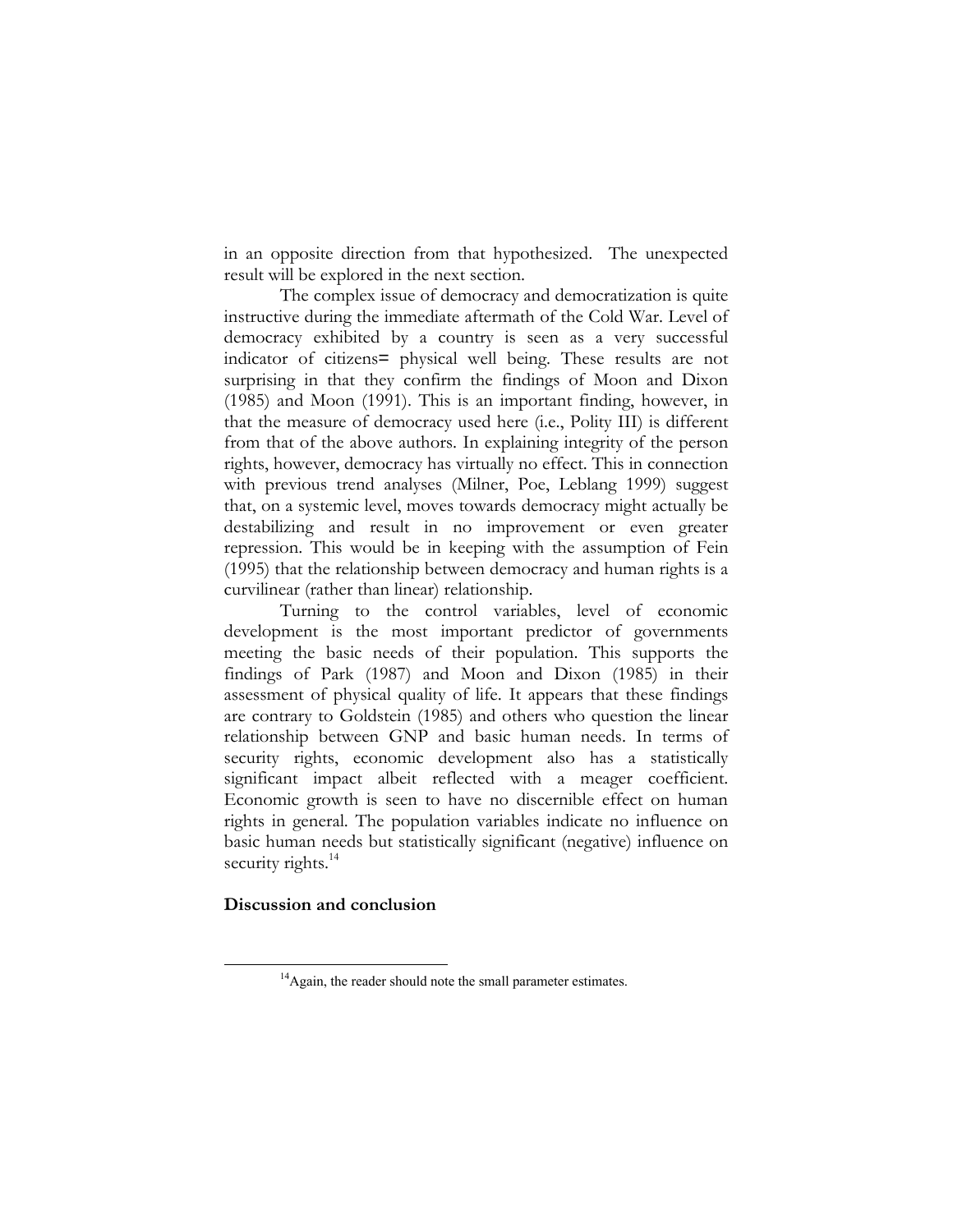This study has attempted to explain cross-national differences in provision of basic human needs and security rights on a comprehensive data set covering ninety-six countries for the year 1990. A regression model was presented to test a number of hypotheses from a variety of theoretical perspectives. While the overall models go a great distance in explaining the variation in physical quality of life and, to a lesser extent, integrity of the person, the more interesting and useful product of this effort is discerning the effects of the individual variables.

While the results surrounding global integration are not uniform, there are some potential explanations. The question raised is whether globalization affects various aspects of human rights in different ways. This study suggests that in comparing basic human needs and security rights, this is indeed the case. For security rights, global integration has significant and positive influence that is in keeping with conventional wisdom. Concerning basic human needs, however, global integration has a significantly *negative* effect. There is some theoretical justification to believe that negative factors surrounding globalization will have a negative impact on provision of subsistence rights, especially in developing nations. Economic and political integration could result in pressures to liberalize economies which could hamper efforts to improve overall healthcare and education (at least in the short-run).

In drawing inferences from the performance of economic freedom and economic development in our model, we must proceed with caution. Table 2 shows that economic development, measured as per capita GNP, had a highly significantly effect on physical quality of life and, to a lesser extent, integrity of the person. However, economic freedom had virtually no effect. Furthermore, the direction of relationship suggests that economic freedom might actually have a negative effect on human rights. Does this means that policy makers should refrain from encouraging nations (especially in the developing world) to move toward a market economy and greater integration into the international community?15 Economic theory would tell us

<sup>&</sup>lt;sup>15</sup>Spalding (1986) would argue just such a policy if moving toward free-market capitalism takes away resources from social policies.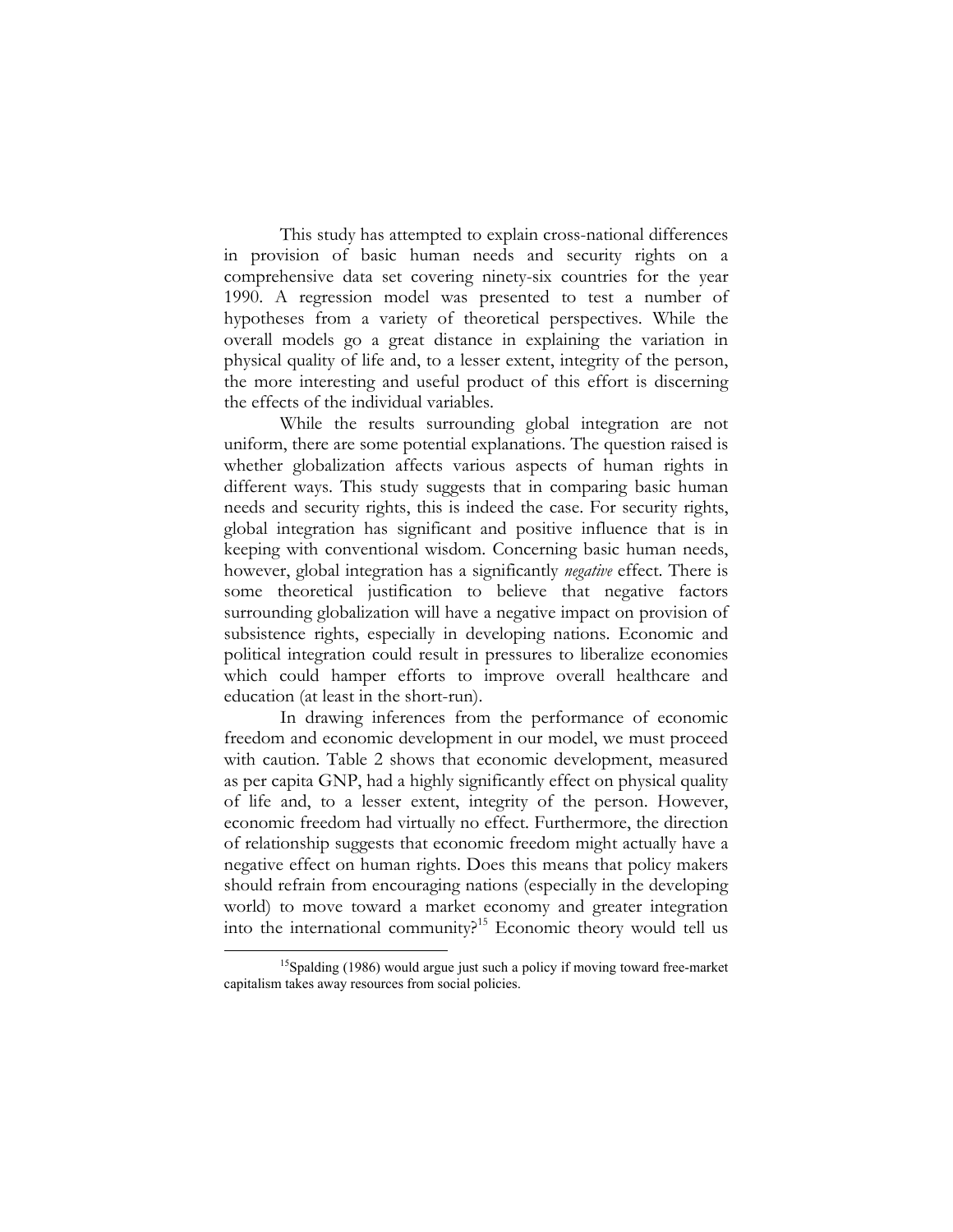otherwise. However, as seen in the theoretical section above, the connection between economic freedom, development, and human rights can be far from simple. The main aspect here probably involves the issues surrounding inequality and distribution. Gwartney et al. (1996) indeed found empirical evidence that, on average, countries with more economic freedom have a higher per capita income. By altering our model and considering GNP as the dependent variable, I also found similar support for this assertion with our data from the early 1990s. While these conclusions appear valid, they say nothing about the development trade-offs with basic needs and income equality. Greater economic freedom does, it seems, result in increased economic growth and level of GNP. However, the bulk of this effect on PQLI may be indirect (through GNP) rather than direct.

Another explanation for these results may come from the limited nature of this study. Economic freedom measured at one point in time (as we have done here) does not indicate how long this particular level of freedom has been present or whether it has been increasing or decreasing. Further, it cannot revel whether future restrictive policies are very likely or not. Some of the countries which have not historically had high levels of economic freedom have recently experienced the largest improvements (e.g., Jamaica, Chile, Iceland, Malaysia, Pakistan). Countries as diverse as Singapore, Chile, Mauritius, Japan, United Kingdom, and Portugal have enjoyed a consistently upward trend in economic freedom over the last twenty years. However, other nations that early on had reached a certain level of economic freedom, have severely declined in the freedom awarded their citizens (e.g., Nicaragua, Iran, and Venezuela). The success of any liberalization policy is dependent on the credibility of the change. This credibility can only be achieved with a certain amount of time, which will be dependent upon historical factor as well as contemporary political situations. Therefore, we can expect a time lag between policies instituting economic freedom and their effect on economic development and provision of human rights (Gwartney, et al. 1996, 90-97).

From this investigation, it is safe to conclude that the more democratic a nation is, the more likely it will adequately provide for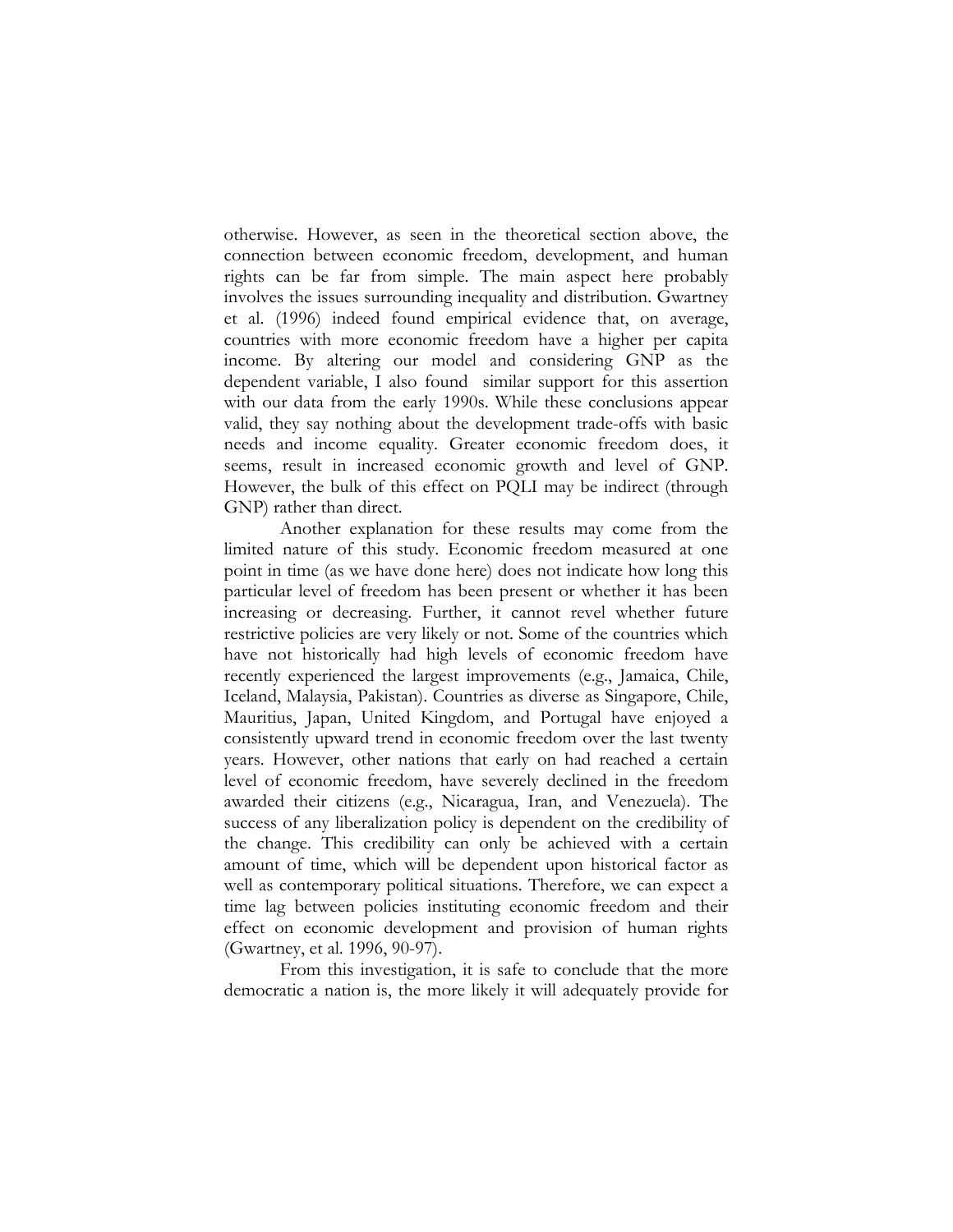the subsistence of its citizens. Moon and Dixon (1985, 690) conclude that the democratic success is probably less a function of conscious redistribution than other changes to the political economy caused by representative processes. Our findings are more potent in that numerous scholars have reached similar conclusions by analyzing a variety of countries over different time periods with diverse conceptualizations and measurements for democracy. However, when we consider security rights, the linear relationship between democracy and human rights can be called into question (i.e., Fein 1995). Nevertheless, from a foreign policy standpoint, I believe that the world community should continue to encourage greater democratization in an effort to foster improvement in basic human rights. During the early stages of transition though, it is imperative that the international community remain vigilant in their demands for improving rights.

Considering the effects of overall population level and population growth rate, it appears that this study has shed no definitive light on the diverse conclusions of previous authors. Henderson 91993) found that population growth had an adverse effect on human rights while level of population had no bearing. This was directly contrary to the more advanced study of Poe and Tate (1994) that argued overall population was deleterious to security rights but growth was not significant. Future research is obviously still needed to better explain the complexities surrounding population pressures.

While this paper has contributed to the existing literature on basic human rights, it has raised as many questions as it has answered. Future research will hopefully continue on this path of discovery and help the world community better provide for its individual citizens. In addressing the perplexing questions of economic development, much would be accomplished by extending this study to include the entire time series from 1975 through 1995. By utilizing a pooled cross-sectional design, it is likely that the dynamics surrounding these variables will become more apparent.

## **Appendix A. Security Rights Scale (Political Terror Scale)**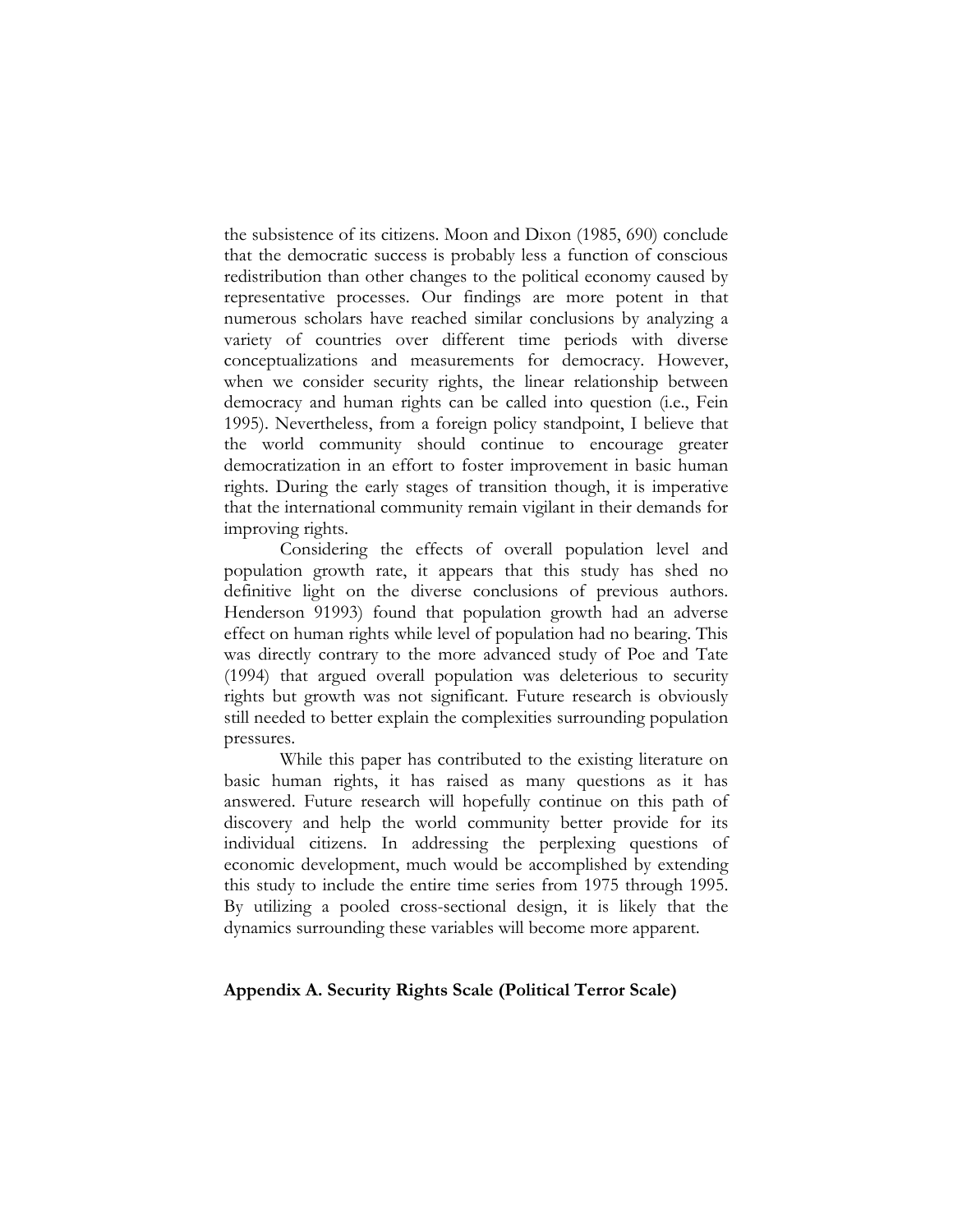In order to be consistent with the scales of the other variables, the five-point security rights scale is recoded so that countries with more severe human rights violations exhibit a lower rating while nations with fewer violations are assigned a higher rating.

1. The terrors of [level 2] have been expanded to the whole population... The leaders of these societies place no limits on the means or thoroughness with which they pursue personal or ideological goals.

2. The practices of [level 3] are expanded to larger numbers. Murders, disappearances are a common part of life.... in spite of its generality, on this level terror affects primarily those who interest themselves in politics or ideas.

3. There is extensive political imprisonment, or a history of such imprisonment. Execution or other political murders and brutality may be common. Unlimited detention, with or without trial, for political views is accepted.

4. There is a limited amount of imprisonment for nonviolent political activity. However, few persons are affected, torture and beatings are exceptional.... Political murder is rare.

5. Countries [are] under a secure rule of law, people are not imprisoned for their view, and torture is rare or exceptional.... Political murders are extremely rare.

For further details on coding and content analysis, see Gibney and Dalton (1996).

# **Appendix B. Components of Fraser Institute Index of Economic Freedom**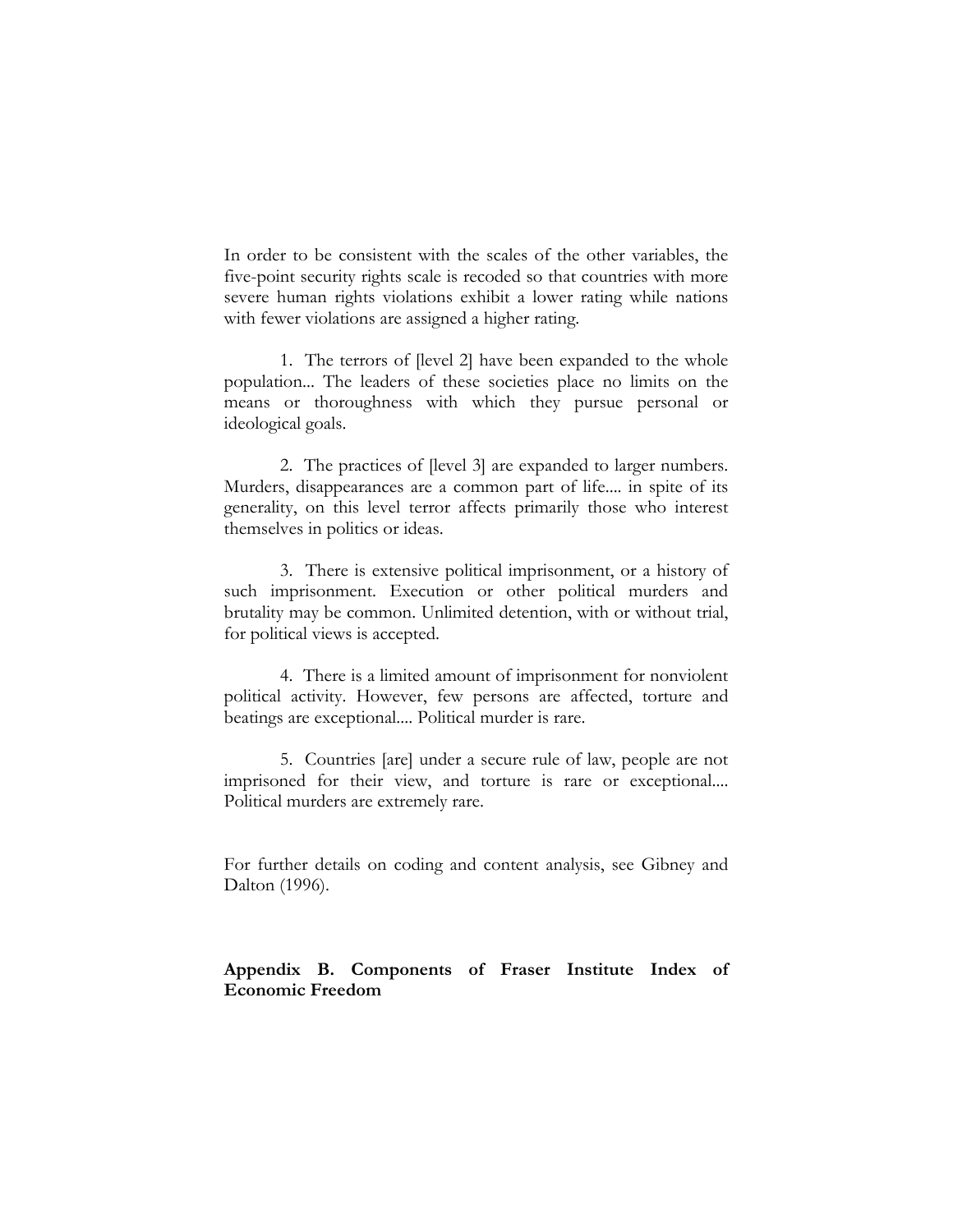- I. Money and Inflation (Protection of money as a store of value and medium exchange
	- A. Average annual growth rate of the money supply during the last five years minus the potential growth rate of real GDP.
	- B. Standard deviation of the annual inflation rate during the last five years
	- C. Freedom of citizens to own a foreign currency bank account domestically
	- D. Freedom of citizens to maintain a bank account abroad
- II Government Operations and Regulations (Freedom to decide what is produced and consumed)
	- A. Government general consumption expenditures as a percent of GDP
	- A. The role and presence of government-operated enterprises
	- A. Price controlsCthe extent that businesses are free to set their own prices
	- A. Freedom of private businesses and cooperatives to compete in markets
	- A. Equality of citizens under the law and access of citizens to a nondiscriminatory judiciary (This variable is included only in the 1995 index.)
	- A. Freedom from government regulations and policies that cause negative real interest rates
- II Takings and Discriminatory Taxation (Freedom to keep what you earn.)
	- A. Transfers and subsidies as a percentage of GDP
	- A. Top marginal tax rate (and income threshold at which it applies)
	- A. The use of conscripts to obtain military personnel
- IV Restraints on International Exchange (Freedom of exchange with foreigners)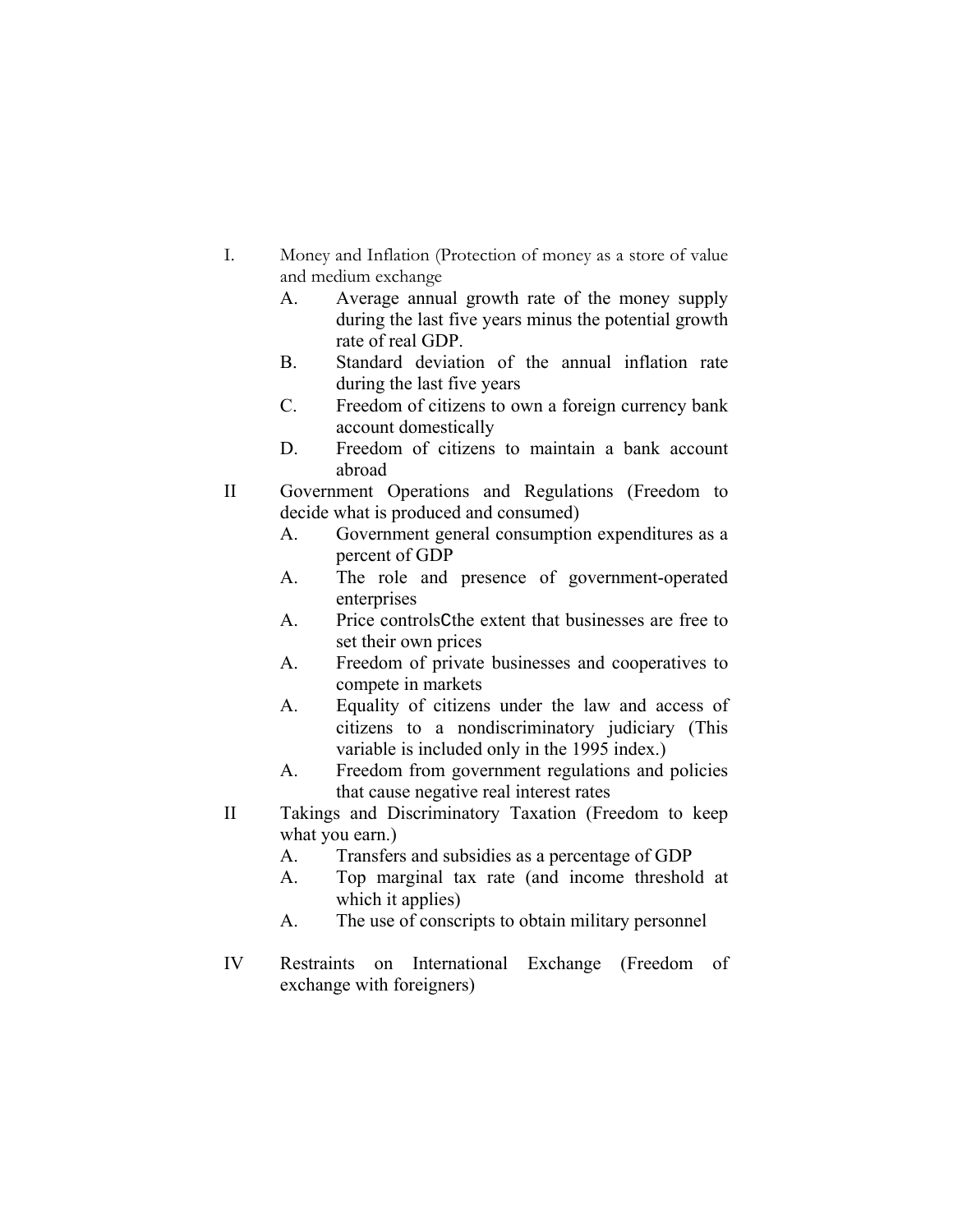- A. Taxes on international trade as a percent of exports plus imports
- B. Differences between the official exchange rate and the black market rate
- C. Actual size of trade sector compared to the expected size
- D. Restrictions on the freedom of citizens to engage in capital transactions with foreigners

Source: Gwartney, et al., *Economic Freedom of the World: 1975- 1995*. Vancouver: Fraser Institute, 16.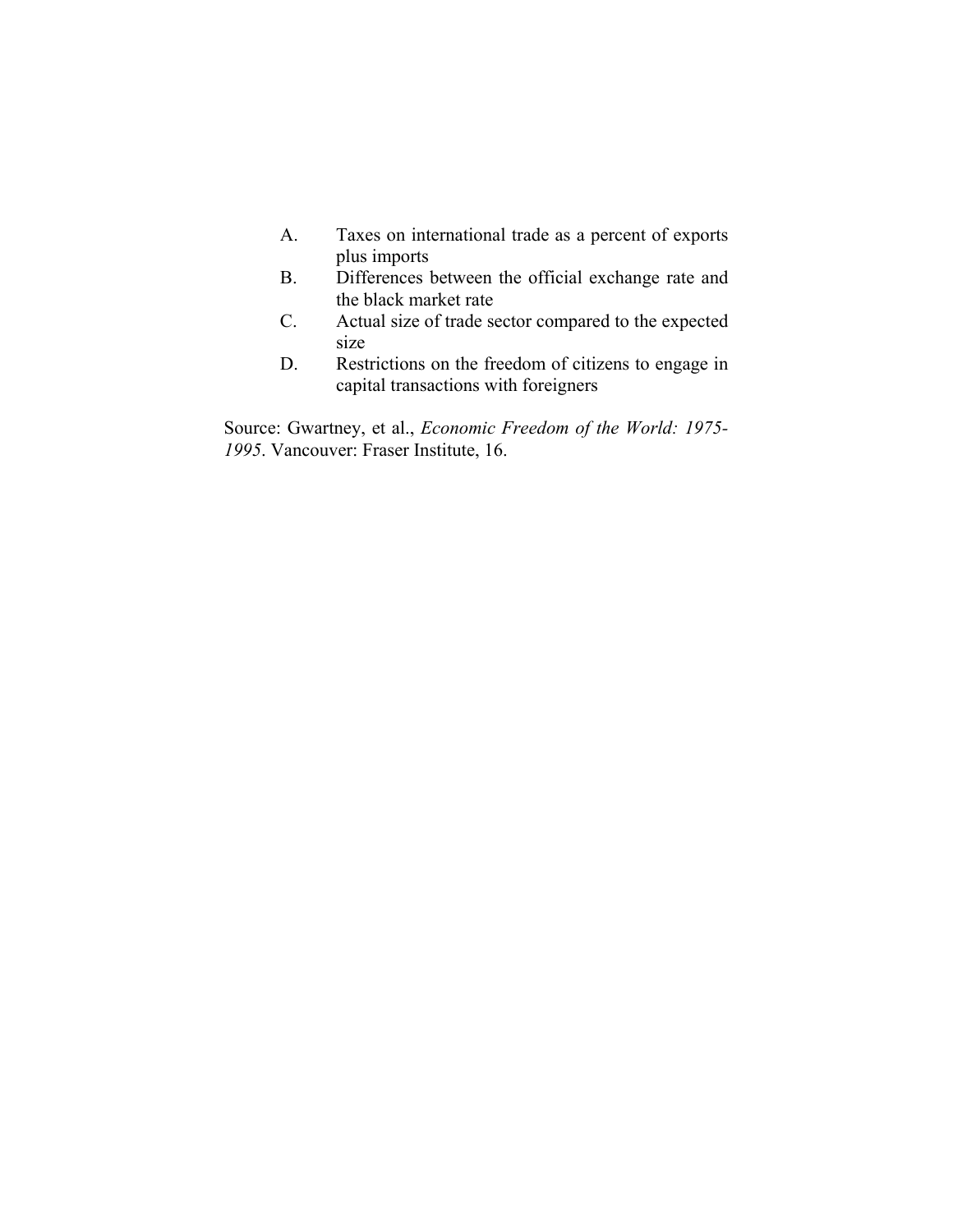# **Appendix C. Democracy Indicators in Polity III**

| <b>Authority Coding</b>                    | <b>Democracy Score</b> |
|--------------------------------------------|------------------------|
| Competitiveness of Political Participation |                        |
| (a) Competitive                            | 3                      |
| (b) Transitional                           | $\overline{c}$         |
| (c) Factional                              | $\mathbf{1}$           |
| (d) Restricted                             | $\theta$               |
| (e) Suppressed                             | $\Omega$               |
| Competitiveness of Executive Recruitment   |                        |
| (a) Election                               | 2                      |
| (b) Transitional                           | $\mathbf{1}$           |
| (c) Selection                              | $\theta$               |
| Openness of Executive Recruitment          |                        |
| (a) Election                               | 1                      |
| (b) Dual: Hereditary/Election              | $\mathbf{1}$           |
| (c) Dual: Hereditary/Designation           | $\theta$               |
| (d) Closed                                 | $\Omega$               |
| <b>Constraints on Chief Executive</b>      |                        |
| (a) Executive Parity or Subordination      | 4                      |
| (b) Intermediate Category 1                | 3                      |
| (c) Substantial Limitations                | $\overline{c}$         |
| (d) Intermediate Category 2                | $\mathbf{1}$           |
| (e) Slight to Moderate Limitations         | 0                      |
| (f) Intermediate Category 3                | 0                      |
| (g) Unlimited Power of Executive           | 0                      |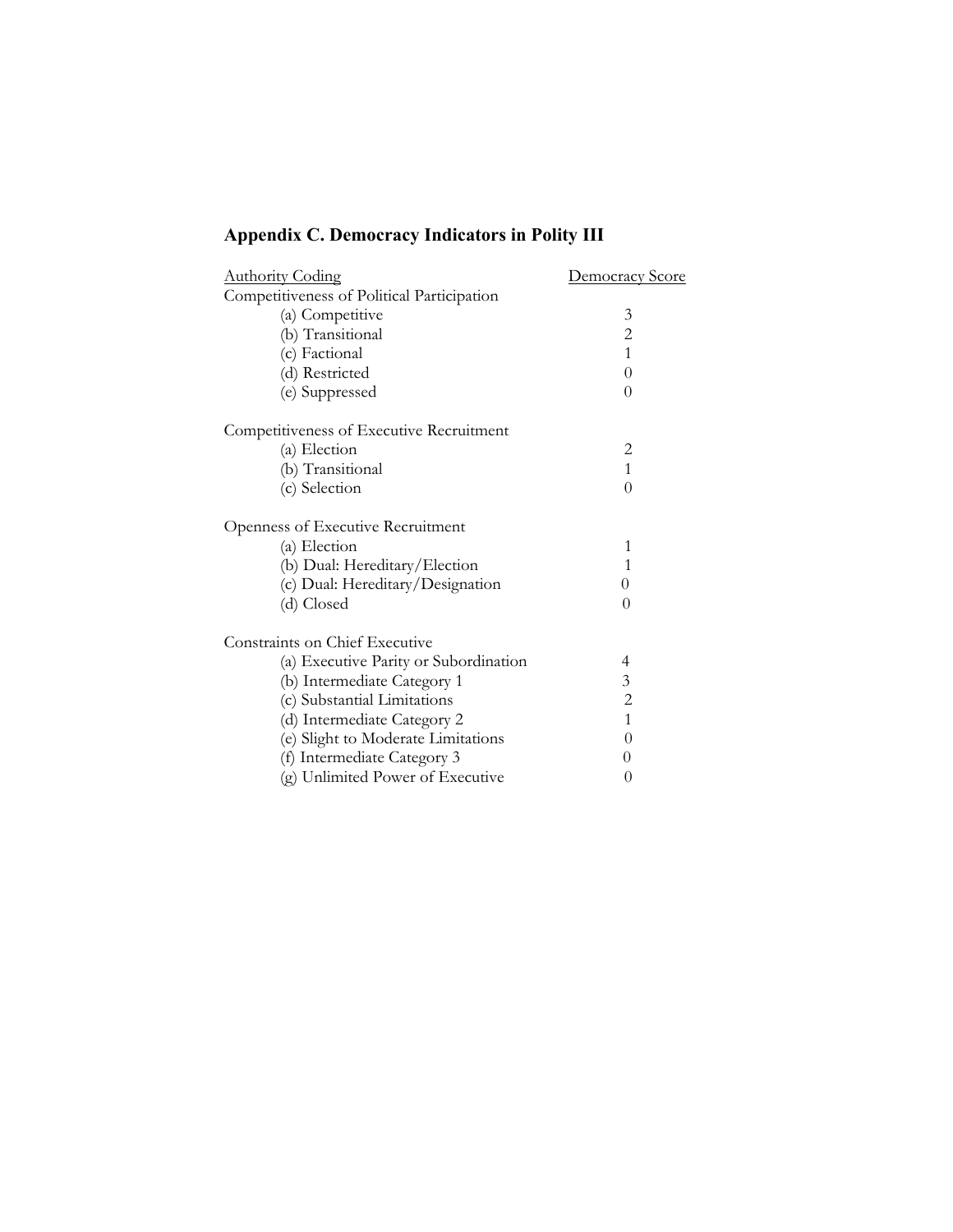#### **Appendix D. Countries included in the analysis**

Algeria Argentina Australia Austria Bangladesh Belgium Belize Benin Bolivia Botswana Brazil Bulgaria Burundi Cameroon Canada Cen. Afr. Republic Chad Chile Columbia Congo Corte d=Ivoire Costa Rica Cyprus Czechoslovakia Denmark Dominican Rep. Ecuador Egypt El Salvador Fiji Finland France Gabon Germany Ghana Greece

Guatemala Haiti Honduras Hong Kong Hungary Iceland India Indonesia Iran Ireland Israel Italy Jamaica Japan Jordan Kenya Madagascar Malawi Malaysia Mali Malta Mauritius Mexico Morocco Nepal **Netherlands** New Zealand Nicaragua Niger Nigeria Norway Pakistan Panama Paraguay Peru Philippines **References**

Poland Portugal Romania Rwanda Senegal Sierre Leone Singapore Somalia South Africa South Korea Spain Sri Lanka Sweden Switzerland Syria Taiwan Tanzania Thailand Togo Trinidad/Tobago Tunisia Turkey Uganda United Kingdom United States Uruguay Venezuela Zaire Zambia Zimbabwe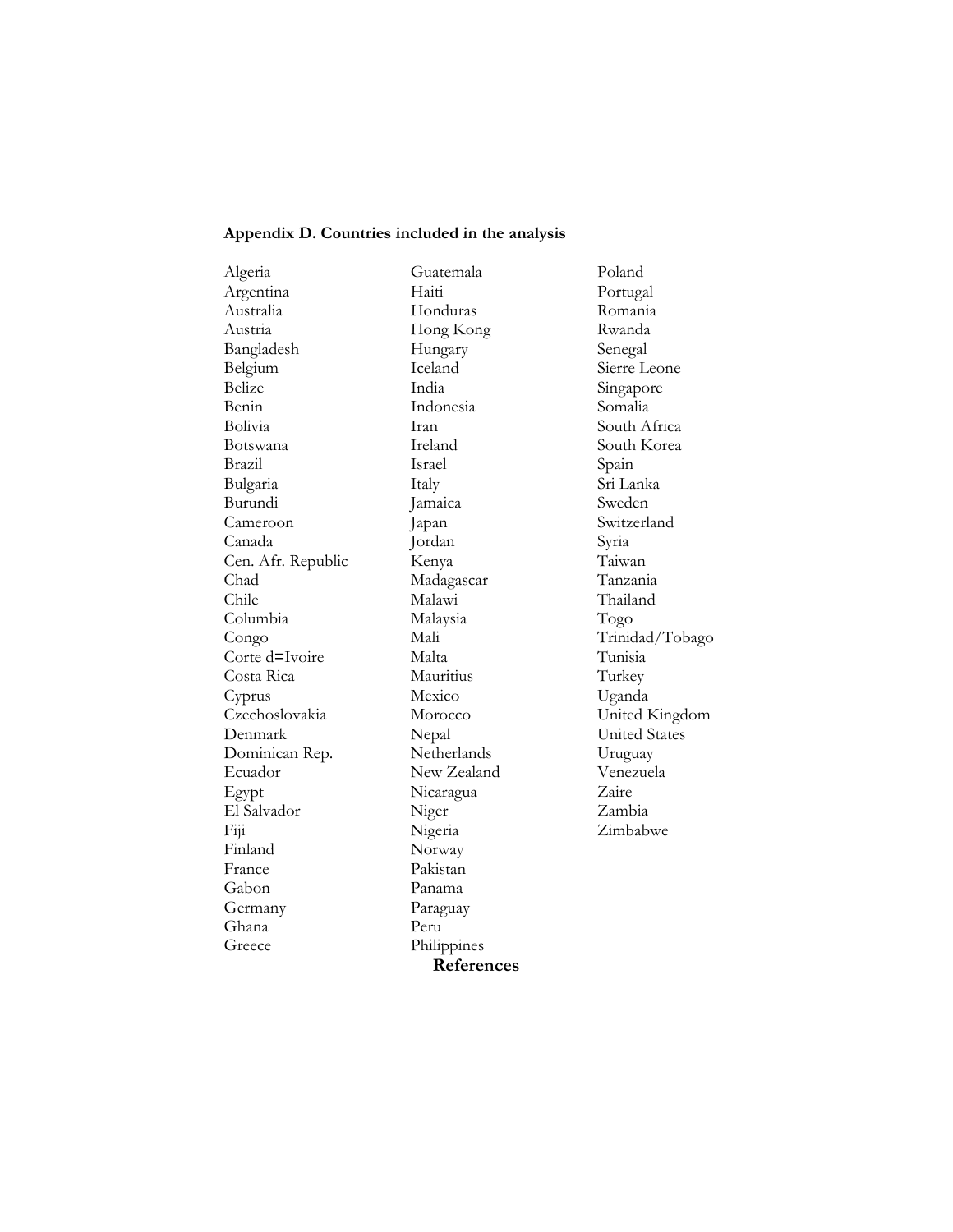Alesina, Alberto, Bittorio Gilli, and Gian Maria Milesi-Ferretti. (1994). "The Political Economy of Capital Controls." In *Capital Mobility: The Impact on Consumption, Investment, and Growth,* ed. Leonardo Leidermand and Assaf Razin. Cambridge: Cambridge University Press.

Arat, Zehra. (1991). *Democracy and Human Rights in Developing Countries*. Boulder: Lynne Rienner.

Berger, Peter L. (1986). *The Capitalist Revolution: Fifty Propositions about Prosperity, Equality, and Liberty.* New York: Basic Books.

Bollen, Kenneth A. (1990). "Political Democracy: Conceptual and Measurement Traps." *Studies in Comparative International Development*  25: 7-24.

Dixon. William J. and Bruce E. Moon. (1987). "The Military Burden and Basic Human Needs." *Journal of Conflict Resolution* 30: 660-684.

Donnelly, Jack. (1989). *Universal Human Rights in Theory and Practice*. Ithaca, New York: Cornell University Press.

Ebstein, Gerald A. and Juliet B. Schor. (1992). "Structural Determinants and Economic Effects of Capital Controls." In *Financial Openness and National Autonomy*, ed. T. Banuri and J. Schor. Oxford: Clarendon.

Fein, Helen. (1995). "More Murder in the Middle: Life Integrity Violations and Democracy in the World, 1987." *Human Rights Quarterly* 17: 170-191.

Friedman, Milton and Rose Friedman. (1962). *Capitalism and Freedom*. Chicago: University of Chicago Press.

Gassiorowski, Mark. (1993). *The Political Regime Change Dataset*. Baton Rouge: Louisiana Population Data Center, Louisiana State University.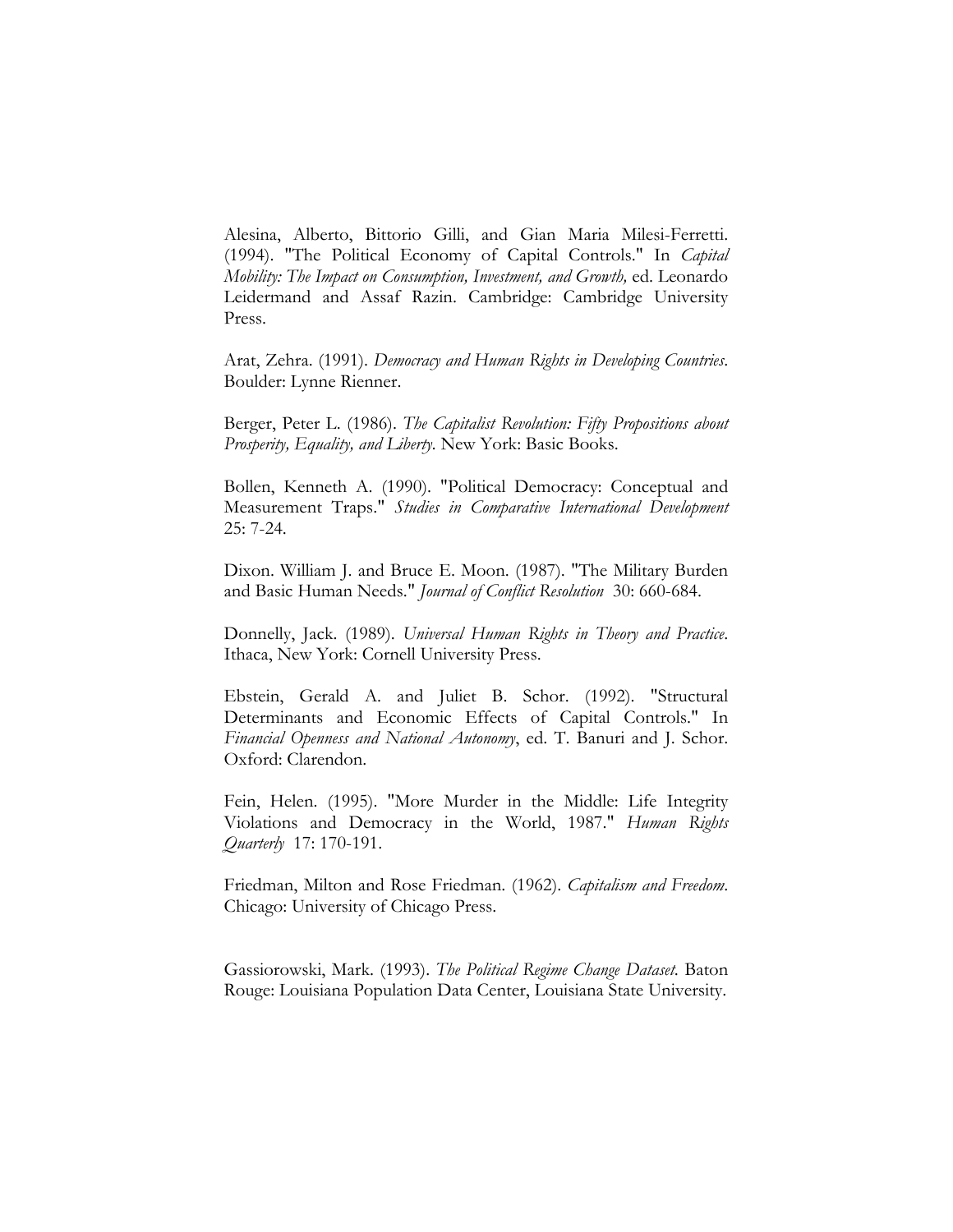Gastil, Raymond. (1990). "The Comparative Survey of Freedom: Experiences and Suggestions." *Studies in Comparative International Development* 25: 25-50.

Gibney, Mark and Matthew Dalton. (1996). "The Political Terror Scale." In *Human Rights and Developing Countries*, ed. David Cingranelli. Greenwich, Connecticut: JAI Press.

Goldstein, Joshua. (1985). "Basic Human Needs: The Plateau Curve." *World Development* 13: 595-609.

Gurr, Ted Robert. (1986). "The Political Origins of State Violence and Terror: A Theoretical Analysis." In *Government Violence and Repression: An Agenda for Research*, ed. Michael Stohl and George A. Lopez. Westport, CT: Greenwood Press.

Gwartney, James, Robert Lawson and Walter Block. (1997). *Economic Freedom of the World: 1975-1995*. Vancouver: The Fraser Institute.

Heinisch, Reinhard. (1994). "The Status of Basic Human Rights in the World: Political and Economic Explanations of Cross-national Differences in Government Basic Human Rights Performance and Effort." Ph.D.. Diss. Michigan State University.

Henderson, Conway. (1991). "Conditions Affecting the Use of Political Repression." *Journal of Conflict Resolution* 35: 120-142.

Henderson, Conway. (1993). "Population Pressures and Political Repression." *Social Science Quarterly* 74: 322-333.

Hicks, Norman and Paul Streeten. (1979). "Indicators of Development: The Search for a Basic Needs Yardstick." *World Development* 7: 567-580.

Holsti, K.J. *The Dividing Discipline*. Boston: Allen and Unwin.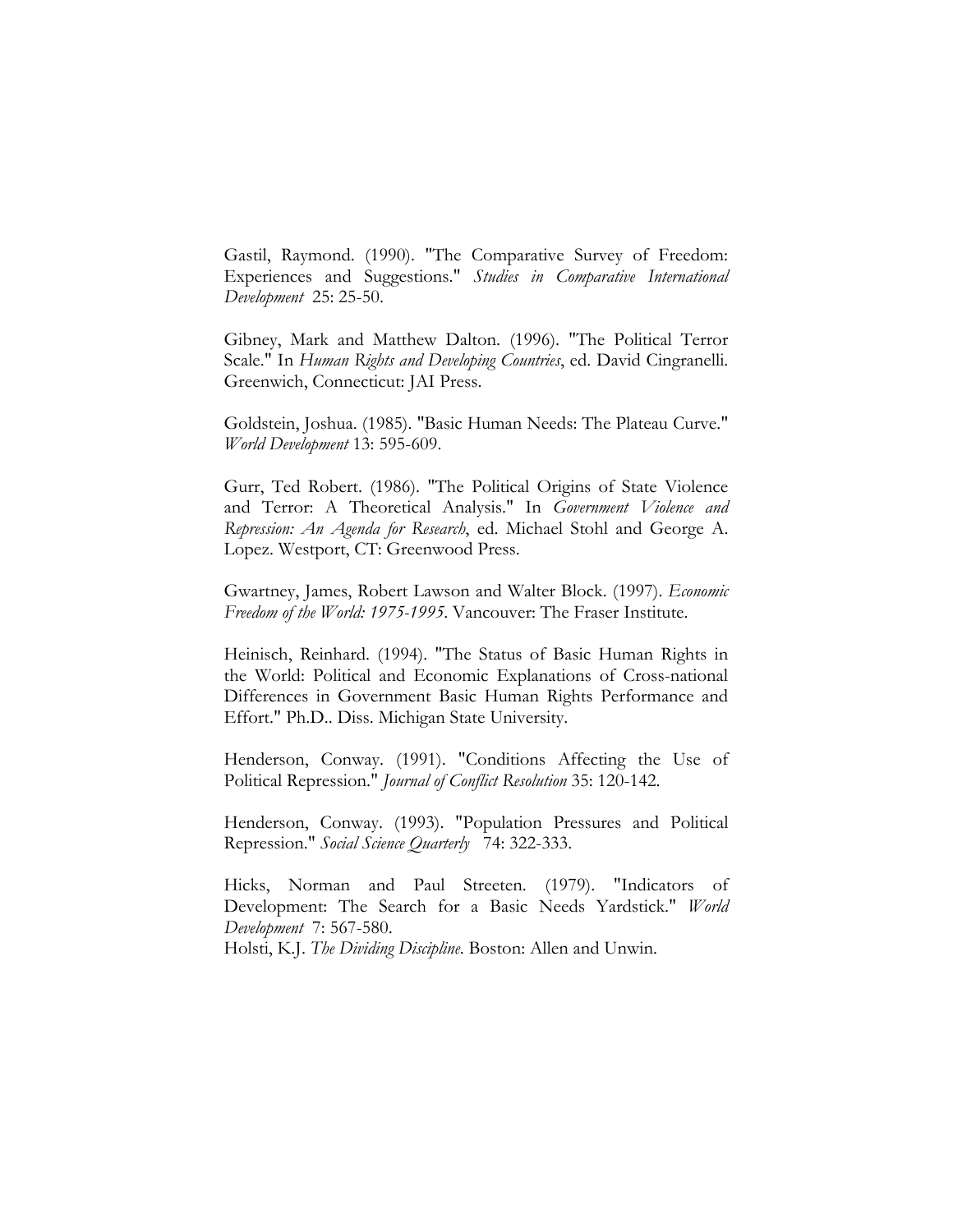Howard, Rhoda. (1995). "Human Rights and the Search for Community." *Journal of Peace Research* 32: 1-8.

Jaggers, Keith and Ted Robert Gurr. (1995). "Tracking Democracy's Third Wave with the Polity III Data." *Journal of Peace Research* 32: 469- 482.

Locke, John. (1967). *Two Treatises of Government* (Peter Laslett, ed.). Cambridge: Cambridge University Press.

Lopez, George A. and Michael Stohl. (1992). "Problems of Concept and Measurement in the Study of Human Rights." In *Human Rights and Statistics: Getting the Record Straight*, ed. Thomas B. Jabine and Richard P. Claude. Philadelphia: University of Pennsylvania Press.

Meyer, William H. (1996). "Human Rights and MNCs: Theory Versus Quantitative Analysis." *Human Rights Quarterly* 18: 368-400.

Milner, Wesley T., Steven C. Poe and David Leblang. (1999). "Security Rights, Subsistence Rights and Liberties: A Theoretical Survey of the Empirical Landscape." *Human Rights Quarterly* 21 (2).

Mitchell, Neil J. and James M. McCormick. (1988). "Economic and Political Explanations of Human Rights Violations." *World Politics* 40: 476-98.

Moon, Bruce and William Dixon. (1985). "Politics, the State, and Basic Human Needs: A Cross-National Study." *American Journal of Political Science* 29: 661-694.

Moon, Bruce E. and William J. Dixon. (1992). "Basic Needs and Growth-Welfare Trade-Offs." *International Studies Quarterly* 36: 191- 212.

Moon, Bruce. (1991). *The Political Economy of Basic Human Needs*. Ithaca: Cornell University Press.